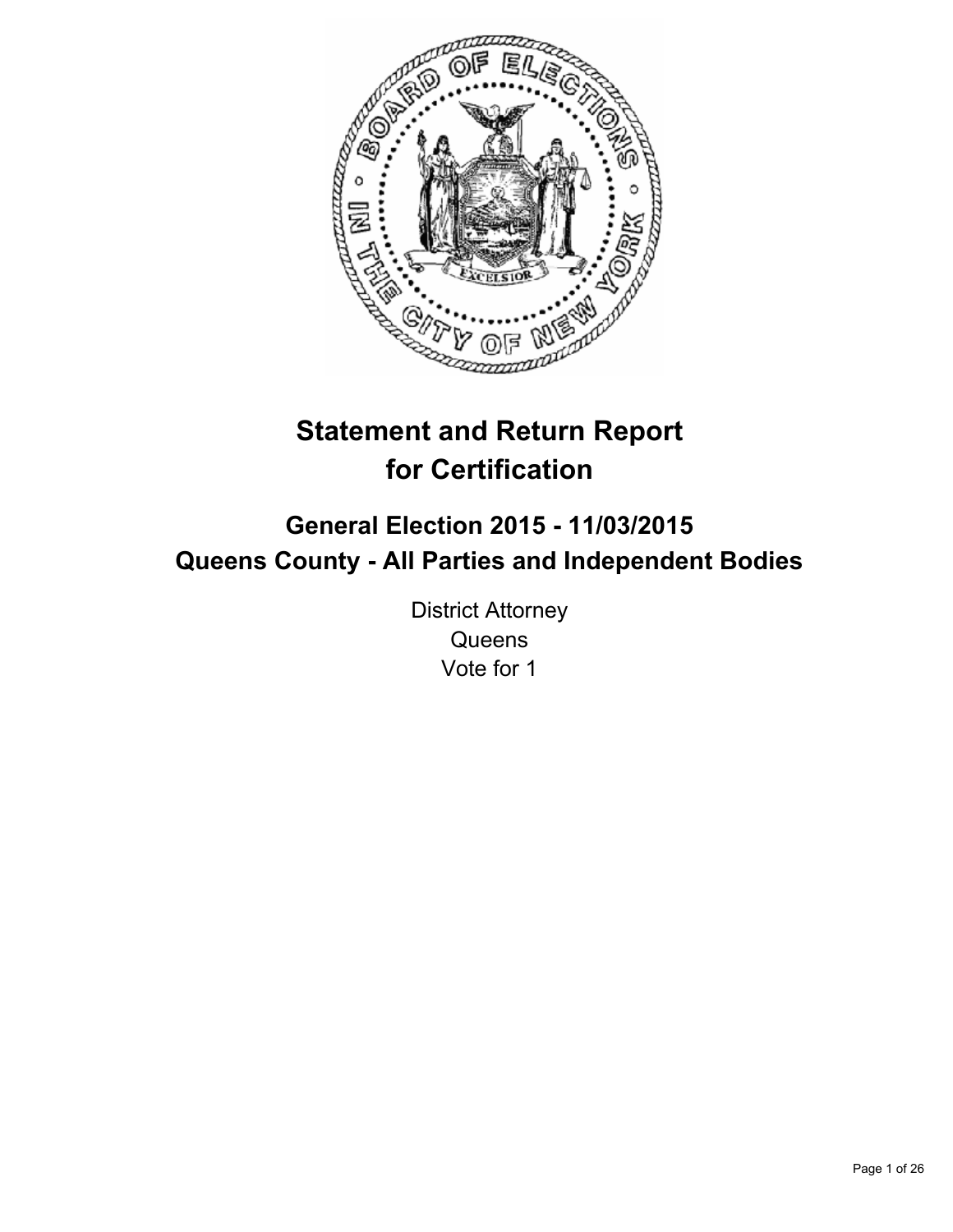

| <b>PUBLIC COUNTER</b>                                    | 3,232        |
|----------------------------------------------------------|--------------|
| <b>EMERGENCY</b>                                         | 0            |
| ABSENTEE/MILITARY                                        | 506          |
| <b>AFFIDAVIT</b>                                         | 39           |
| <b>Total Ballots</b>                                     | 3,777        |
| Less - Inapplicable Federal/Special Presidential Ballots | 0            |
| <b>Total Applicable Ballots</b>                          | 3,777        |
| RICHARD A. BROWN (DEMOCRATIC)                            | 2,032        |
| RICHARD A. BROWN (REPUBLICAN)                            | 923          |
| RICHARD A. BROWN (CONSERVATIVE)                          | 481          |
| ALLAN JENNINGS (WRITE-IN)                                | 1            |
| ELI SHAPIRO (WRITE-IN)                                   | 2            |
| ERIC LUTZ (WRITE-IN)                                     | $\mathbf{1}$ |
| FRANK MCMAHON (WRITE-IN)                                 | 1            |
| <b>GREG BURKE (WRITE-IN)</b>                             | 1            |
| HILLEL ADELMAN (WRITE-IN)                                | $\mathbf{1}$ |
| JAMES E. OBRIEN (WRITE-IN)                               | 1            |
| JOHN MCGOLDRICK (WRITE-IN)                               | $\mathbf 1$  |
| JOSHUA SEAN GALLAGHER (WRITE-IN)                         | $\mathbf{1}$ |
| NICHOLAS PETER PHILIPPOV (WRITE-IN)                      | $\mathbf{1}$ |
| PATRICK G. TANSEY (WRITE-IN)                             | $\mathbf{1}$ |
| QUEEN MAKKEDA (WRITE-IN)                                 | $\mathbf{1}$ |
| ROBERT PETERS (WRITE-IN)                                 | $\mathbf{1}$ |
| ROY MOORE (WRITE-IN)                                     | $\mathbf{1}$ |
| THOMAS WNTZ JR (WRITE-IN)                                | 1            |
| TIMOTHY ROUNDTREE (WRITE-IN)                             | 1            |
| UNATTRIBUTABLE WRITE-IN (WRITE-IN)                       | 8            |
| UNCOUNTED WRITE-IN PER STATUTE (WRITE-IN)                | $\mathbf{1}$ |
| <b>Total Votes</b>                                       | 3,462        |
| Unrecorded                                               | 315          |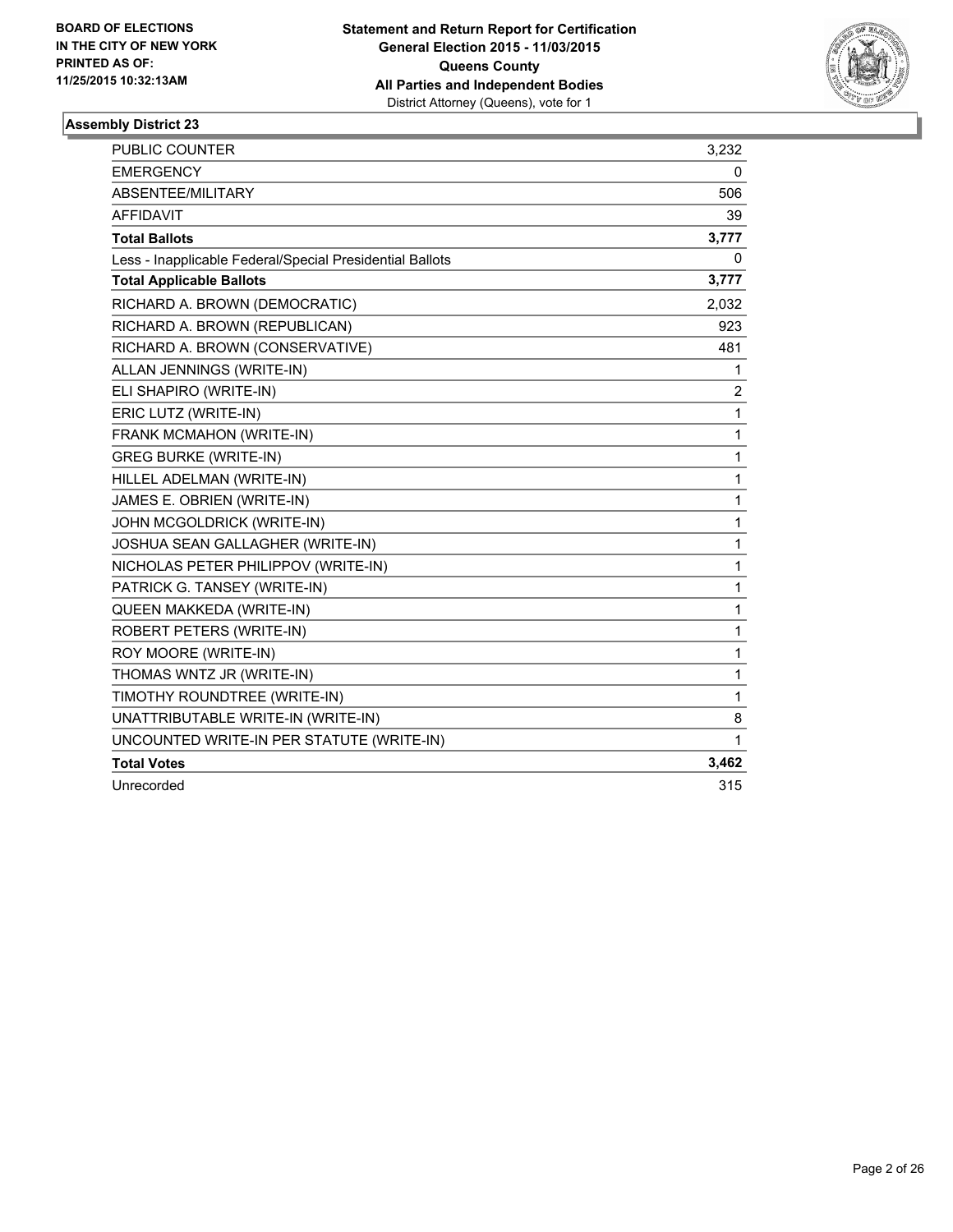

| <b>PUBLIC COUNTER</b>                                    | 4,717       |
|----------------------------------------------------------|-------------|
| <b>EMERGENCY</b>                                         | 0           |
| ABSENTEE/MILITARY                                        | 306         |
| AFFIDAVIT                                                | 24          |
| <b>Total Ballots</b>                                     | 5,047       |
| Less - Inapplicable Federal/Special Presidential Ballots | 0           |
| <b>Total Applicable Ballots</b>                          | 5,047       |
| RICHARD A. BROWN (DEMOCRATIC)                            | 3,219       |
| RICHARD A. BROWN (REPUBLICAN)                            | 962         |
| RICHARD A. BROWN (CONSERVATIVE)                          | 333         |
| BEBE S. ZAMRUDEEN (WRITE-IN)                             | 1           |
| BIBI H. ZAMRUDEEN (WRITE-IN)                             | 1           |
| <b>BRUCE PRUADA (WRITE-IN)</b>                           | 1           |
| CARA S. TRAGER (WRITE-IN)                                | 2           |
| CHRISTINE QUINN (WRITE-IN)                               | 1           |
| DARMIN BACHU (WRITE-IN)                                  | 1           |
| DIANA MEJIA (WRITE-IN)                                   | 1           |
| FRANCIS INPERATO (WRITE-IN)                              | 1           |
| GERARD J MARRA (WRITE-IN)                                | 1           |
| J.R. BOB DOBBS (WRITE-IN)                                | 1           |
| JILL STEIN (WRITE-IN)                                    | 1           |
| JOE FRIDAY (WRITE-IN)                                    | 1           |
| JOE SMITH (WRITE-IN)                                     | 1           |
| JOEL BLUMENFELD (WRITE-IN)                               | 1           |
| JOEL BLUMENFIELD (WRITE-IN)                              | 1           |
| JOHN YOUNGER (WRITE-IN)                                  | 1           |
| KYLE CAMPBELL (WRITE-IN)                                 | 1           |
| LIZ BUNION AMADEO (WRITE-IN)                             | 1           |
| MARC WHINSTON (WRITE-IN)                                 | 1           |
| MARK WEPRIN (WRITE-IN)                                   | $\mathbf 1$ |
| MICHAEL WEINEARIEN (WRITE-IN)                            | 1           |
| MOHAMED ZAMRUDEEN (WRITE-IN)                             | 2           |
| NELSON E. TIMKAN (WRITE-IN)                              | 1           |
| PATRICK REILLY (WRITE-IN)                                | 2           |
| PETER VALLONE (WRITE-IN)                                 | 1           |
| RICHARD LATIN (WRITE-IN)                                 | 1           |
| ROBERT KAHLE (WRITE-IN)                                  | 1           |
| THOMAS J HILLGARDNER (WRITE-IN)                          | 1           |
| UNATTRIBUTABLE WRITE-IN (WRITE-IN)                       | 8           |
| UNCOUNTED WRITE-IN PER STATUTE (WRITE-IN)                | 1           |
| WILLIAM HENDRICK JR. (WRITE-IN)                          | 1           |
| <b>Total Votes</b>                                       | 4,555       |
| Unrecorded                                               | 492         |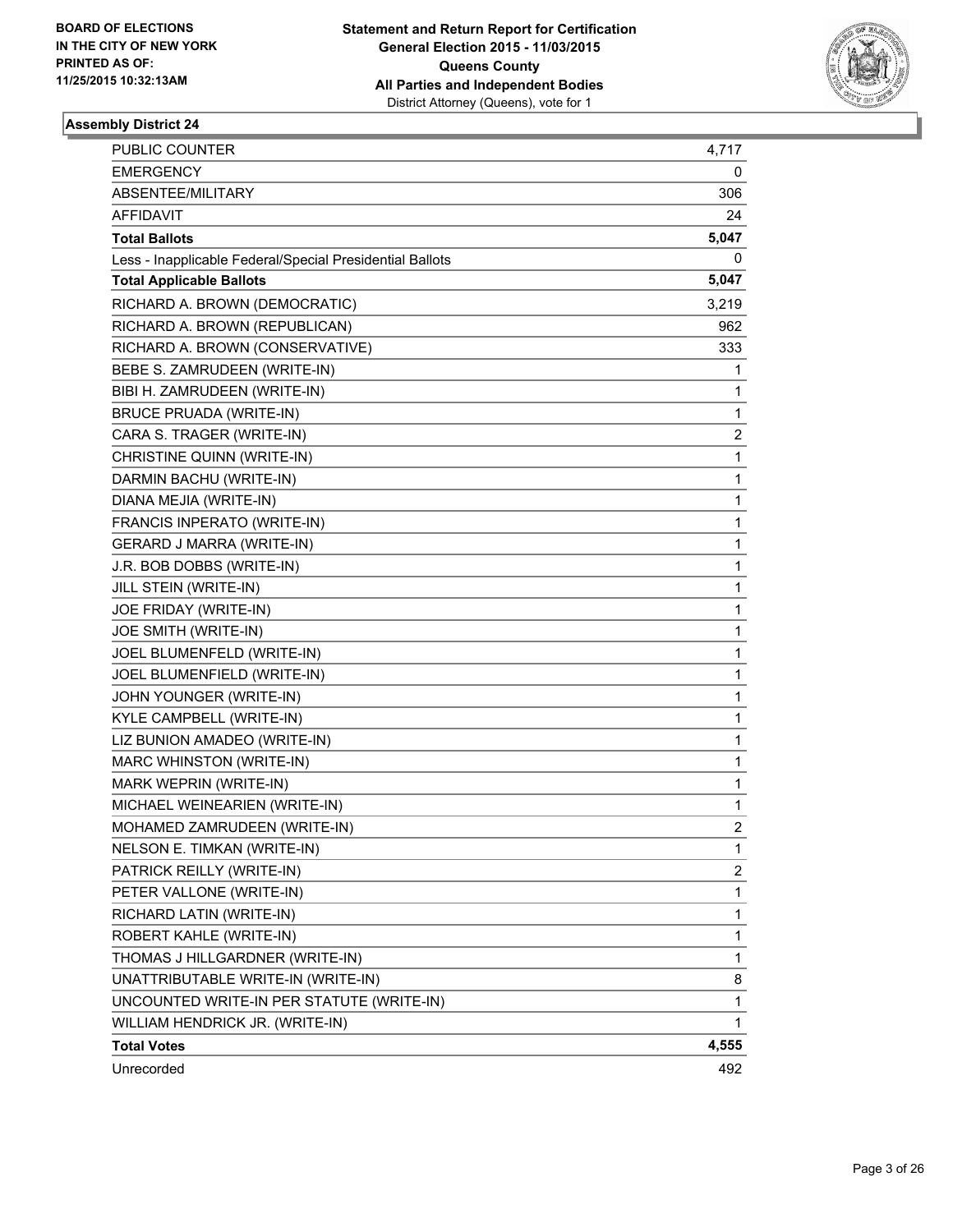

| PUBLIC COUNTER                                           | 3,447 |
|----------------------------------------------------------|-------|
| <b>EMERGENCY</b>                                         | 0     |
| ABSENTEE/MILITARY                                        | 248   |
| AFFIDAVIT                                                | 19    |
| <b>Total Ballots</b>                                     | 3,714 |
| Less - Inapplicable Federal/Special Presidential Ballots | 0     |
| <b>Total Applicable Ballots</b>                          | 3,714 |
| RICHARD A. BROWN (DEMOCRATIC)                            | 2,242 |
| RICHARD A. BROWN (REPUBLICAN)                            | 855   |
| RICHARD A. BROWN (CONSERVATIVE)                          | 288   |
| ABDULLAH NAZEER (WRITE-IN)                               | 1     |
| ADRAHAM J KATZ (WRITE-IN)                                | 1     |
| ADRIENNE FOX (WRITE-IN)                                  | 1     |
| ANNA LEE TAYLOR (WRITE-IN)                               | 1     |
| ARTHUR TAYLOR (WRITE-IN)                                 | 1     |
| DAVID CHIANG (WRITE-IN)                                  | 1     |
| ELIJAH GREEN (WRITE-IN)                                  | 1     |
| ESTHER PEIKES (WRITE-IN)                                 | 1     |
| GARY LESHEN (WRITE-IN)                                   | 1     |
| HOWARD L. WIEDER (WRITE-IN)                              | 1     |
| JOHN SCHEWARTZ (WRITE-IN)                                | 1     |
| JUDGE JUDY (WRITE-IN)                                    | 1     |
| KATE RICE (WRITE-IN)                                     | 1     |
| MARIA KATIJA GRBIC (WRITE-IN)                            | 1     |
| MATIAN FAY (WRITE-IN)                                    | 1     |
| MICHAEL A O'REILLY (WRITE-IN)                            | 3     |
| MILTON LOPEZ (WRITE-IN)                                  | 1     |
| PETER HOU (WRITE-IN)                                     | 1     |
| RICHARD PARENTE (WRITE-IN)                               | 1     |
| ROMMEL GOOD (WRITE-IN)                                   | 1     |
| STEPHEN HAWKING (WRITE-IN)                               | 1     |
| TERRY MCLOUGHLIN (WRITE-IN)                              | 1     |
| UNATTRIBUTABLE WRITE-IN (WRITE-IN)                       | 6     |
| YUNO GASAI (WRITE-IN)                                    | 1     |
| <b>Total Votes</b>                                       | 3,416 |
| Unrecorded                                               | 298   |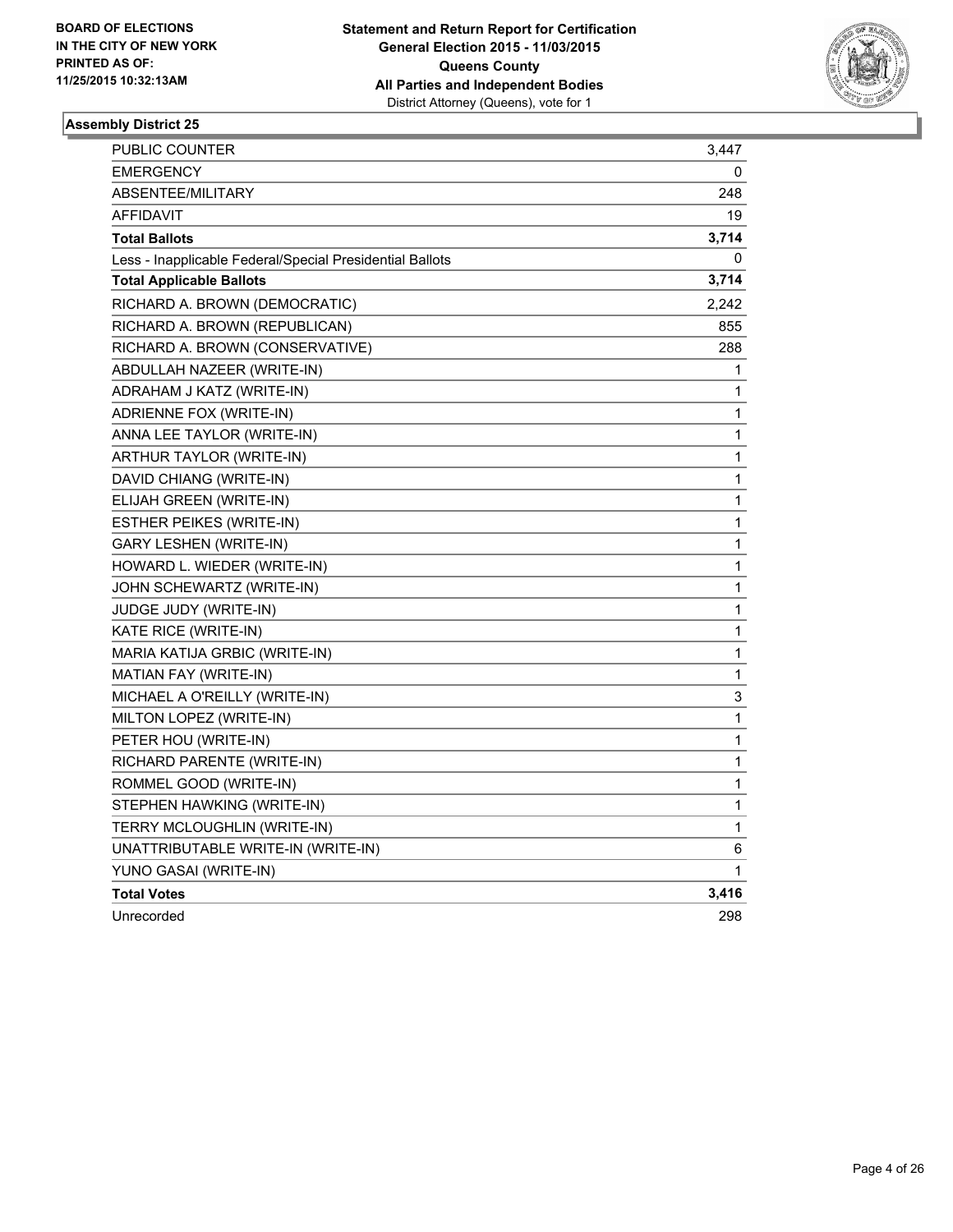

| <b>PUBLIC COUNTER</b>                                    | 4,451          |
|----------------------------------------------------------|----------------|
| <b>EMERGENCY</b>                                         | 0              |
| ABSENTEE/MILITARY                                        | 418            |
| AFFIDAVIT                                                | 26             |
| <b>Total Ballots</b>                                     | 4,895          |
| Less - Inapplicable Federal/Special Presidential Ballots | 0              |
| <b>Total Applicable Ballots</b>                          | 4,895          |
| RICHARD A. BROWN (DEMOCRATIC)                            | 2,873          |
| RICHARD A. BROWN (REPUBLICAN)                            | 1,177          |
| RICHARD A. BROWN (CONSERVATIVE)                          | 447            |
| A. KIRKE BARTLEY JR. (WRITE-IN)                          | 2              |
| ALBERT F. PENNISI (WRITE-IN)                             | 1              |
| ANDREW DAVID (WRITE-IN)                                  | 1              |
| BARRY A SWARTZ (WRITE-IN)                                | 1              |
| <b>BLAISE PASCAL (WRITE-IN)</b>                          | 1              |
| <b>BLAISE PASSON (WRITE-IN)</b>                          | 1              |
| <b>BOB ROSS (WRITE-IN)</b>                               | 1              |
| CHRISTINA GRASSO (WRITE-IN)                              | 1              |
| CHRISTOPHER BAE (WRITE-IN)                               | 1              |
| CURTIS GRANDERSON (WRITE-IN)                             | 1              |
| DENNIS SAFRAN (WRITE-IN)                                 | 1              |
| DONALD TRUMP (WRITE-IN)                                  | 1              |
| EDWIN MOORE (WRITE-IN)                                   | 1              |
| ETHEL LAURENCE (WRITE-IN)                                | 1              |
| JAMES KORZEWIEWSKI (WRITE-IN)                            | 1              |
| JERRY IANNECE (WRITE-IN)                                 | $\overline{2}$ |
| JOHN A. SCORPE JR. (WRITE-IN)                            | 1              |
| JOHN DICKINSON (WRITE-IN)                                | 1              |
| JONATHAN HUI (WRITE-IN)                                  | 1              |
| JUAN GONZALES (WRITE-IN)                                 | 1              |
| JUDGE JUDY (WRITE-IN)                                    | 1              |
| KENNETH STEIN (WRITE-IN)                                 | 1              |
| LEBRON JAMES (WRITE-IN)                                  | 1              |
| MATTHEW L. GRASSO (WRITE-IN)                             | 1              |
| MICHAEL BLOOMBERG (WRITE-IN)                             | 1              |
| MICHAEL LUCKMAN (WRITE-IN)                               | 1              |
| PAT MAGIVOIN (WRITE-IN)                                  | 1              |
| PAUL D. SOLOMON (WRITE-IN)                               | 1              |
| PETER VALLONE (WRITE-IN)                                 | 1              |
| RAY MELILLO (WRITE-IN)                                   | 1              |
| REBECCA D. LYNCH (WRITE-IN)                              | 1              |
| RICHARD PALMA (WRITE-IN)                                 | 1              |
| ROBERT DIPADOVA SR. (WRITE-IN)                           | 1              |
| ROSEANN SCOTTO (WRITE-IN)                                | 1              |
| TEJSNIES BAINS (WRITE-IN)                                | 1              |
| TONY AVELLA (WRITE-IN)                                   | 1              |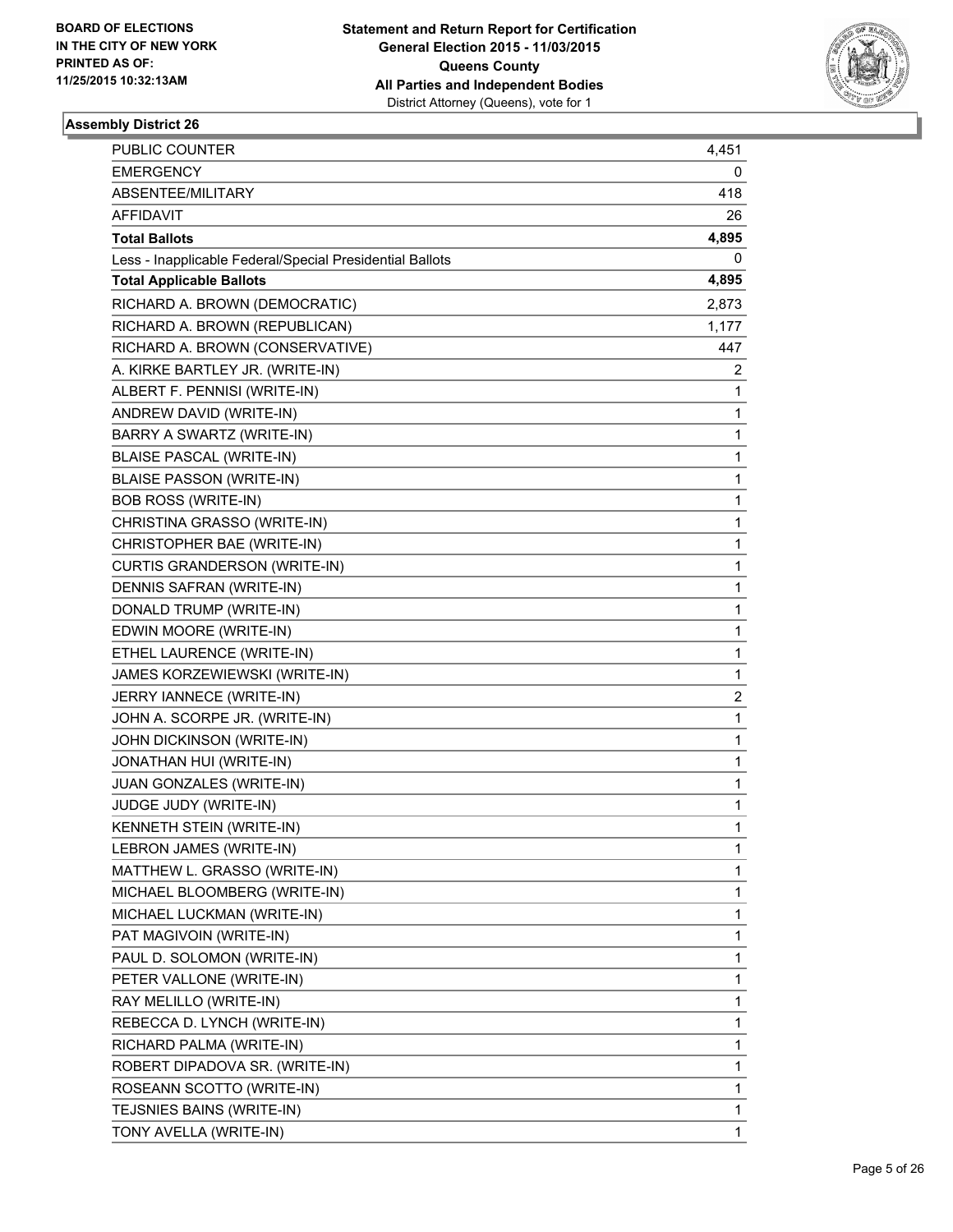

| UNATTRIBUTABLE WRITE-IN (WRITE-IN)        |       |
|-------------------------------------------|-------|
| UNCOUNTED WRITE-IN PER STATUTE (WRITE-IN) |       |
| <b>Total Votes</b>                        | 4.540 |
| Unrecorded                                | 355   |
|                                           |       |

| PUBLIC COUNTER                                           | 2,339 |
|----------------------------------------------------------|-------|
| <b>EMERGENCY</b>                                         | 0     |
| <b>ABSENTEE/MILITARY</b>                                 | 300   |
| AFFIDAVIT                                                | 26    |
| <b>Total Ballots</b>                                     | 2,665 |
| Less - Inapplicable Federal/Special Presidential Ballots | 0     |
| <b>Total Applicable Ballots</b>                          | 2,665 |
| RICHARD A. BROWN (DEMOCRATIC)                            | 1,809 |
| RICHARD A. BROWN (REPUBLICAN)                            | 505   |
| RICHARD A. BROWN (CONSERVATIVE)                          | 155   |
| ADA GONZALEZ (WRITE-IN)                                  | 1     |
| AIDA L. GONZALEZ (WRITE-IN)                              | 1     |
| BARBARA FINGER (WRITE-IN)                                | 1     |
| BERNIE SANDERS (WRITE-IN)                                | 1     |
| DANNY DAVIS (WRITE-IN)                                   | 1     |
| DAVID A. SNYTER (WRITE-IN)                               | 1     |
| DAVID BLONDELL (WRITE-IN)                                | 1     |
| JARRETT ANDREWS (WRITE-IN)                               | 1     |
| JOEL LANDY (WRITE-IN)                                    | 1     |
| JOSEPH GIORDANO (WRITE-IN)                               | 1     |
| JUDGE JUDY (WRITE-IN)                                    | 1     |
| KASTRIOT KASTRATI (WRITE-IN)                             | 1     |
| LEON CAMERON (WRITE-IN)                                  | 1     |
| MADELINE SINGAS (WRITE-IN)                               | 1     |
| MALT HARVEY (WRITE-IN)                                   | 1     |
| MARK A KOVACH (WRITE-IN)                                 | 1     |
| MICHAEL MATT HAN (WRITE-IN)                              | 1     |
| PATRICK J. WOODS (WRITE-IN)                              | 1     |
| SARA PACHT (WRITE-IN)                                    | 1     |
| SEAN MCNICHOLOS (WRITE-IN)                               | 1     |
| TAMEEK WILLIAMS (WRITE-IN)                               | 1     |
| TIMOTHY ROUNDTREE (WRITE-IN)                             | 1     |
| TOM GREEN (WRITE-IN)                                     | 1     |
| UNATTRIBUTABLE WRITE-IN (WRITE-IN)                       | 11    |
| UNCOUNTED WRITE-IN PER STATUTE (WRITE-IN)                | 1     |
| <b>Total Votes</b>                                       | 2,504 |
| Unrecorded                                               | 161   |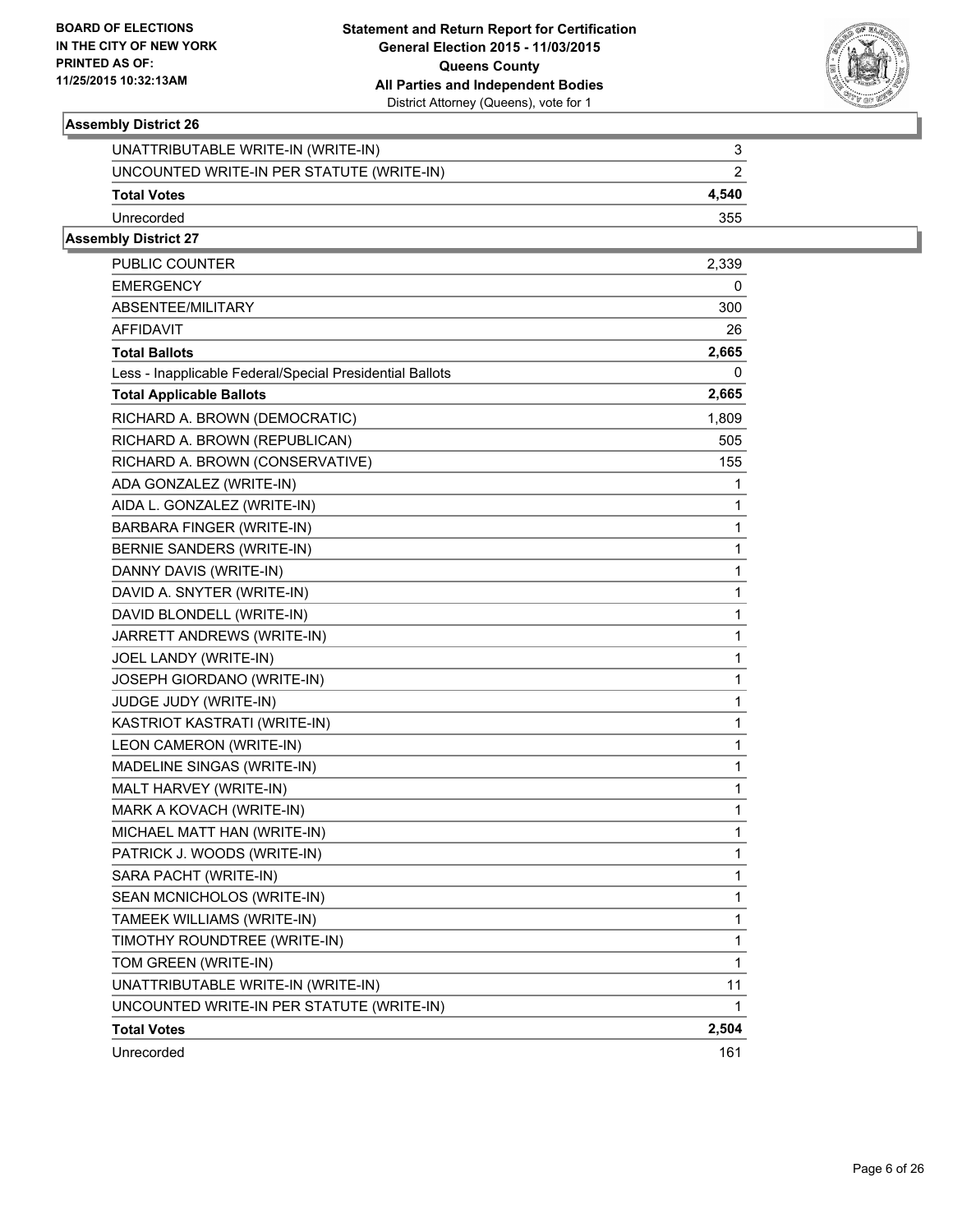

| PUBLIC COUNTER                                           | 2,511        |
|----------------------------------------------------------|--------------|
| <b>EMERGENCY</b>                                         | 0            |
| ABSENTEE/MILITARY                                        | 320          |
| AFFIDAVIT                                                | 19           |
| <b>Total Ballots</b>                                     | 2,850        |
| Less - Inapplicable Federal/Special Presidential Ballots | 0            |
| <b>Total Applicable Ballots</b>                          | 2,850        |
| RICHARD A. BROWN (DEMOCRATIC)                            | 1,776        |
| RICHARD A. BROWN (REPUBLICAN)                            | 626          |
| RICHARD A. BROWN (CONSERVATIVE)                          | 258          |
| ANDREA ZIGMAN (WRITE-IN)                                 | 2            |
| BETHAMY ADLER (WRITE-IN)                                 | 1            |
| <b>BOB JONES (WRITE-IN)</b>                              | 1            |
| BRIAN H LOWY (WRITE-IN)                                  | 2            |
| DAMION BURVICK (WRITE-IN)                                | 1            |
| DANIEL PATRICK MOYNAHAN (WRITE-IN)                       | 1            |
| ELIZABETH WARREN (WRITE-IN)                              | 1            |
| ERIC GARNER (WRITE-IN)                                   | 1            |
| FORREST KUTTER (WRITE-IN)                                | 1            |
| <b>GREGORY LASAK (WRITE-IN)</b>                          | 1            |
| IKE ILKEN (WRITE-IN)                                     | 1            |
| JEAN KIM (WRITE-IN)                                      | 1            |
| JOEL E MILLER (WRITE-IN)                                 | 1            |
| JOHN DOE (WRITE-IN)                                      | 1            |
| JOSEPH QUINONES (WRITE-IN)                               | 1            |
| MALCOLM SMITH (WRITE-IN)                                 | 1            |
| MATTHEW D HUNTER (WRITE-IN)                              | 1            |
| MEAGAN KELLY (WRITE-IN)                                  | 1            |
| PERRY MASON (WRITE-IN)                                   | 1            |
| PETER BEADLE (WRITE-IN)                                  | 2            |
| PETER M. HARGROVE (WRITE-IN)                             | 1            |
| RON KUBY (WRITE-IN)                                      | 1            |
| SHARONA BAR NATAN (WRITE-IN)                             | 1            |
| SUZANNE MELENDEZ (WRITE-IN)                              | 1            |
| TOM ROSSI (WRITE-IN)                                     | $\mathbf{1}$ |
| UNATTRIBUTABLE WRITE-IN (WRITE-IN)                       | 10           |
| UNCOUNTED WRITE-IN PER STATUTE (WRITE-IN)                | 1            |
| <b>VERONICA ESCOBAR (WRITE-IN)</b>                       | $\mathbf{1}$ |
| <b>Total Votes</b>                                       | 2,700        |
| Unrecorded                                               | 150          |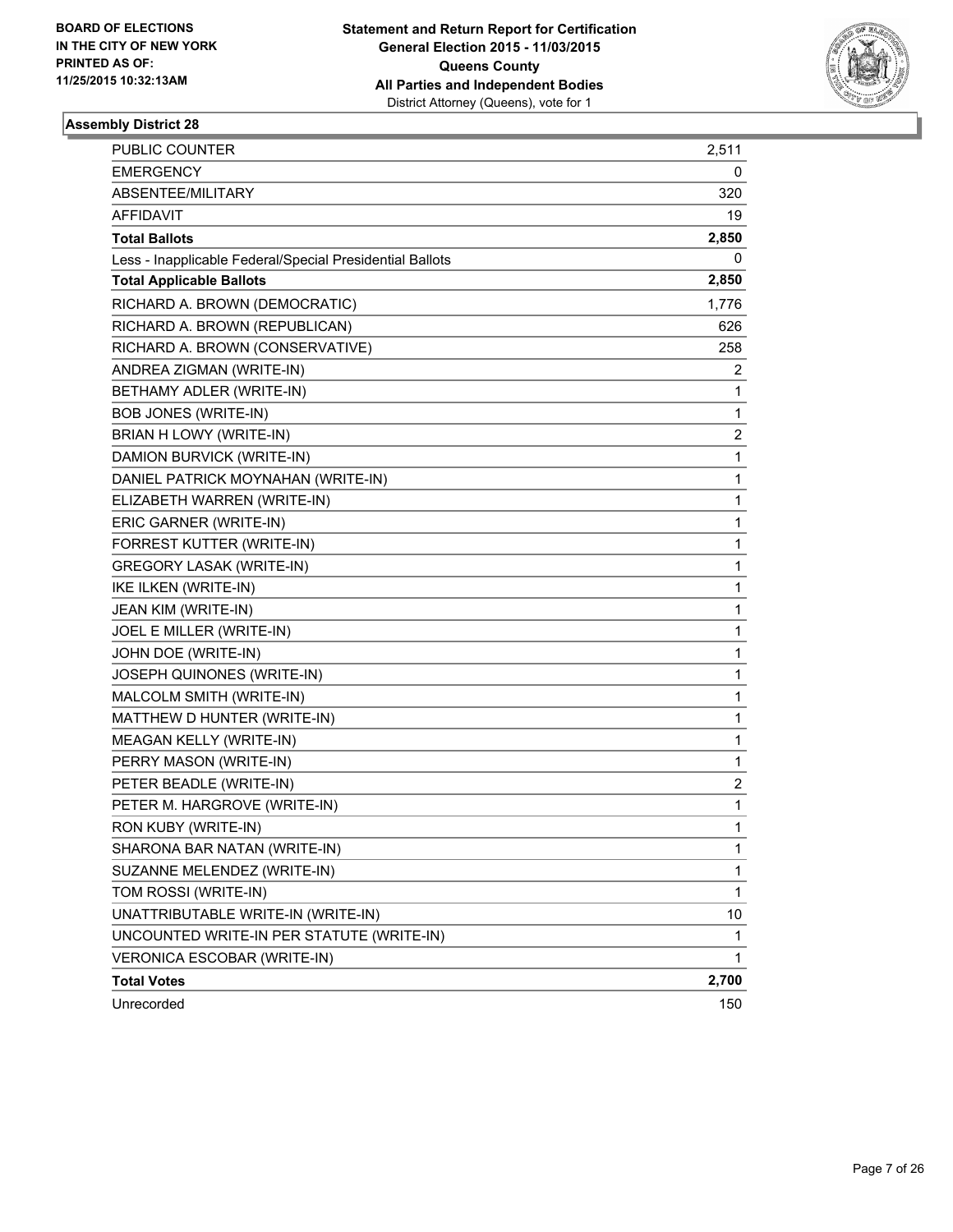

| <b>PUBLIC COUNTER</b>                                    | 4,251                   |
|----------------------------------------------------------|-------------------------|
| <b>EMERGENCY</b>                                         | 0                       |
| ABSENTEE/MILITARY                                        | 242                     |
| <b>AFFIDAVIT</b>                                         | 41                      |
| <b>Total Ballots</b>                                     | 4,534                   |
| Less - Inapplicable Federal/Special Presidential Ballots | 0                       |
| <b>Total Applicable Ballots</b>                          | 4,534                   |
| RICHARD A. BROWN (DEMOCRATIC)                            | 3,865                   |
| RICHARD A. BROWN (REPUBLICAN)                            | 189                     |
| RICHARD A. BROWN (CONSERVATIVE)                          | 61                      |
| ALICIA HYNDMAN (WRITE-IN)                                | 1                       |
| <b>BISHME ALLEN (WRITE-IN)</b>                           | 1                       |
| CATHERINE E SAUNDERS (WRITE-IN)                          | 1                       |
| CEDRICK CLINTON (WRITE-IN)                               | 1                       |
| HORATIO SPARKES (WRITE-IN)                               | 1                       |
| JAMES SANDERS (WRITE-IN)                                 | $\mathbf{1}$            |
| JOHN W CRONIN (WRITE-IN)                                 | 1                       |
| LENDRE JOHN (WRITE-IN)                                   | 1                       |
| LESLEY LANOIX (WRITE-IN)                                 | 1                       |
| LESLIE LEACH (WRITE-IN)                                  | 1                       |
| LONNIE BROWN II (WRITE-IN)                               | $\mathbf{1}$            |
| MAXINE BRODERICK (WRITE-IN)                              | 1                       |
| MELVA MILLER (WRITE-IN)                                  | $\mathbf{1}$            |
| MUNIR AVERY (WRITE-IN)                                   | 3                       |
| NALIKA SORENA (WRITE-IN)                                 | $\mathbf{1}$            |
| NOVA M. FELDER (WRITE-IN)                                | $\overline{\mathbf{c}}$ |
| SHIRLEY HUNTLEY (WRITE-IN)                               | $\mathbf 1$             |
| UNATTRIBUTABLE WRITE-IN (WRITE-IN)                       | 3                       |
| UNCOUNTED WRITE-IN PER STATUTE (WRITE-IN)                | 1                       |
| <b>Total Votes</b>                                       | 4,139                   |
| Unrecorded                                               | 395                     |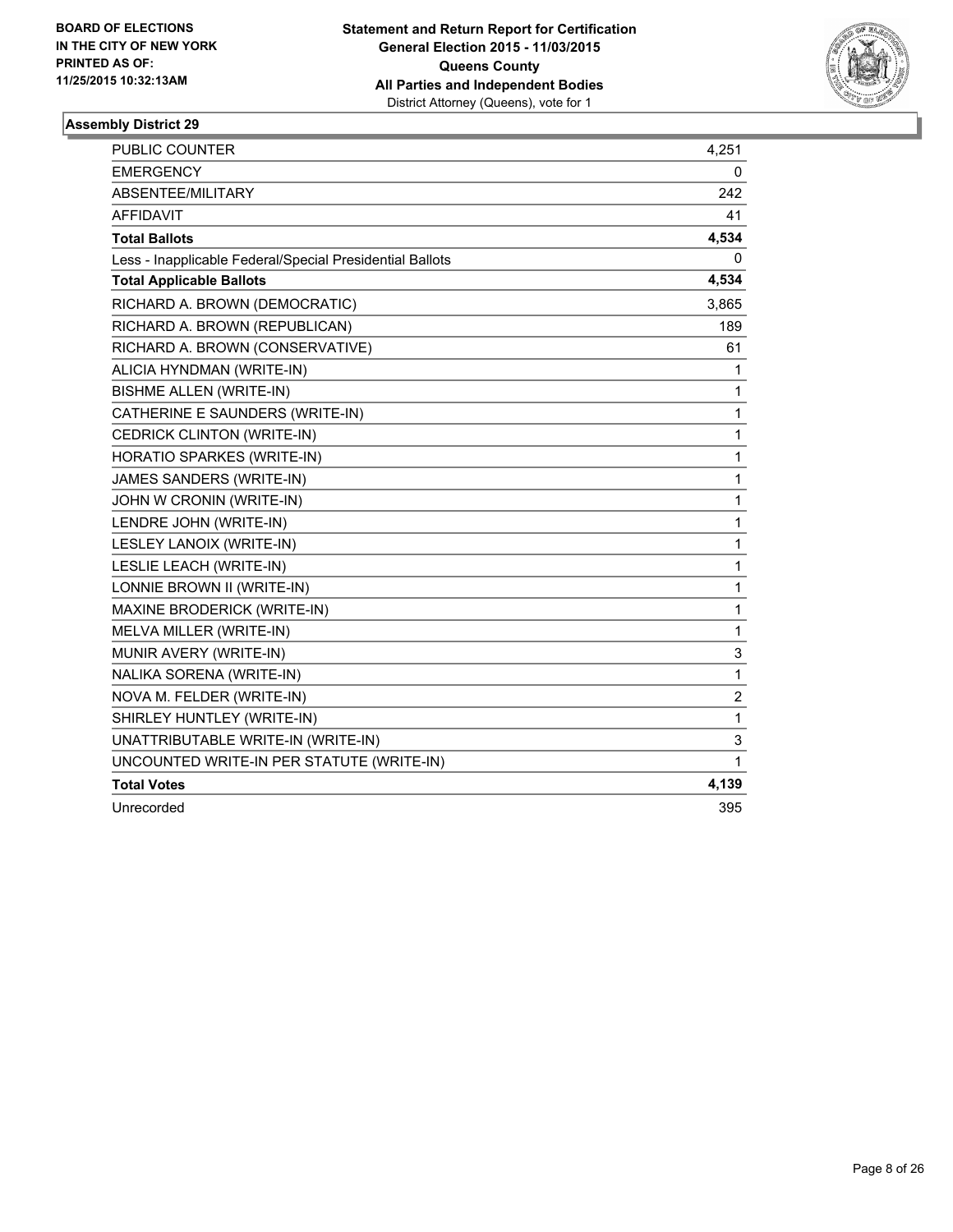

| PUBLIC COUNTER                                           | 2,289          |
|----------------------------------------------------------|----------------|
| <b>EMERGENCY</b>                                         | 0              |
| ABSENTEE/MILITARY                                        | 285            |
| AFFIDAVIT                                                | 18             |
| <b>Total Ballots</b>                                     | 2,592          |
| Less - Inapplicable Federal/Special Presidential Ballots | 0              |
| <b>Total Applicable Ballots</b>                          | 2,592          |
| RICHARD A. BROWN (DEMOCRATIC)                            | 1,592          |
| RICHARD A. BROWN (REPUBLICAN)                            | 585            |
| RICHARD A. BROWN (CONSERVATIVE)                          | 237            |
| ANDREW M. ARCESE (WRITE-IN)                              | 1              |
| BRIANNA CASZATT (WRITE-IN)                               | 1              |
| DONALD TRUMP (WRITE-IN)                                  | 1              |
| <b>GREGORY MCANDREWS (WRITE-IN)</b>                      | 1              |
| <b>IWAN KINAL (WRITE-IN)</b>                             | 1              |
| JAMES CLARK QUINN (WRITE-IN)                             | $\mathbf{1}$   |
| <b>JAMES HONG (WRITE-IN)</b>                             | 1              |
| JOHN M. RYAN (WRITE-IN)                                  | 1              |
| JOSEPH AMBROSINI (WRITE-IN)                              | 1              |
| <b>JUSTIN MCNABEY (WRITE-IN)</b>                         | 1              |
| LEE KENNEDY SHAFFER (WRITE-IN)                           | 1              |
| MILDRED T. KURZAWA (WRITE-IN)                            | 1              |
| PAUL SALOW (WRITE-IN)                                    | 2              |
| PETER BEADLE (WRITE-IN)                                  | $\overline{c}$ |
| PETER F. VALLONE JR. (WRITE-IN)                          | 1              |
| PETER PARKER (WRITE-IN)                                  | 1              |
| RAYMOND GEE (WRITE-IN)                                   | 1              |
| SZE CHUEN (WRITE-IN)                                     | 1              |
| UNATTRIBUTABLE WRITE-IN (WRITE-IN)                       | 10             |
| UNCOUNTED WRITE-IN PER STATUTE (WRITE-IN)                | 1              |
| ZACHARY MORRELL (WRITE-IN)                               | 1              |
| <b>Total Votes</b>                                       | 2,446          |
| Unrecorded                                               | 146            |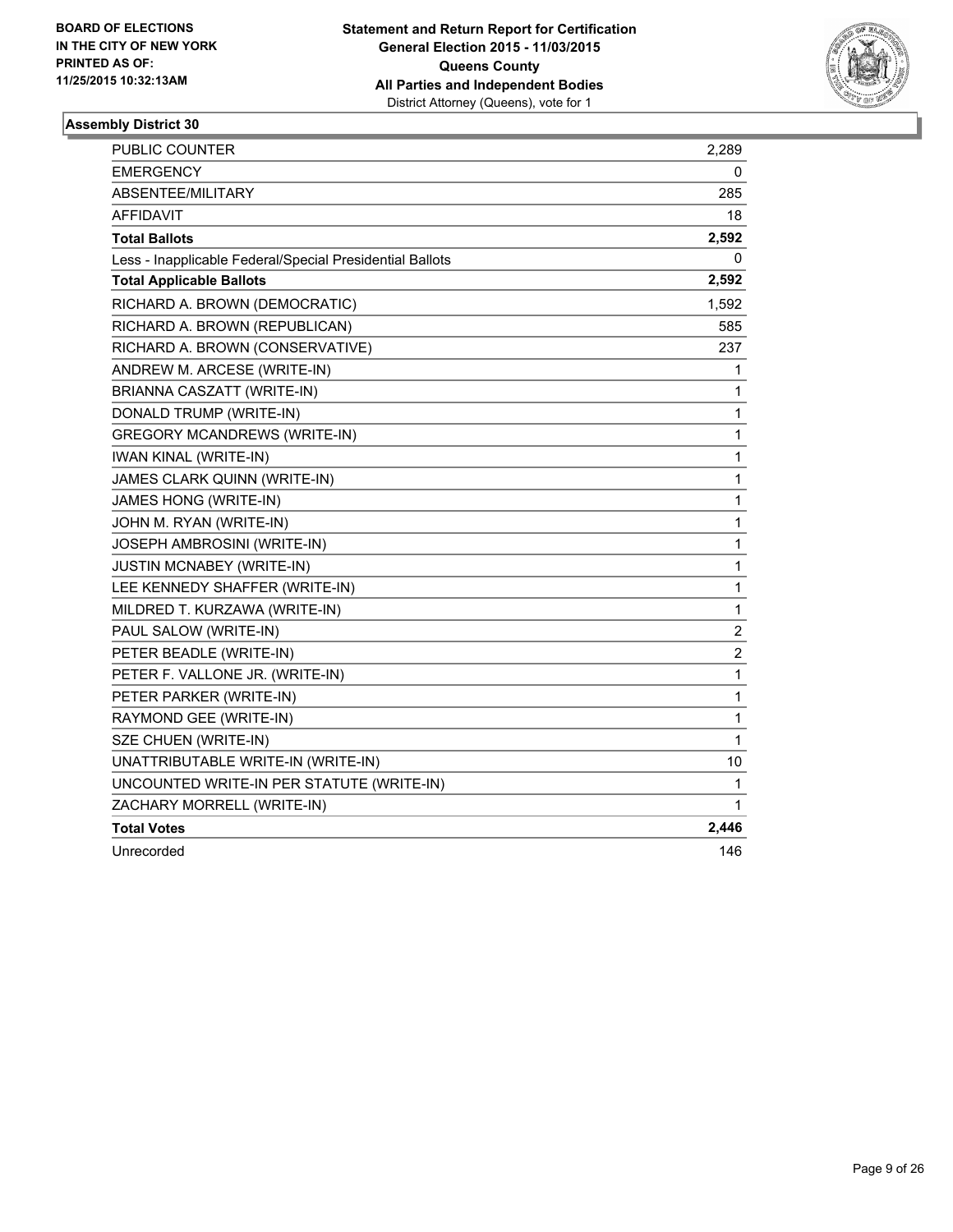

| PUBLIC COUNTER                                           | 2,137          |
|----------------------------------------------------------|----------------|
| <b>EMERGENCY</b>                                         | 0              |
| ABSENTEE/MILITARY                                        | 174            |
| <b>AFFIDAVIT</b>                                         | 25             |
| <b>Total Ballots</b>                                     | 2,336          |
| Less - Inapplicable Federal/Special Presidential Ballots | 0              |
| <b>Total Applicable Ballots</b>                          | 2,336          |
| RICHARD A. BROWN (DEMOCRATIC)                            | 1,975          |
| RICHARD A. BROWN (REPUBLICAN)                            | 162            |
| RICHARD A. BROWN (CONSERVATIVE)                          | 45             |
| ALLAN JENNINGS (WRITE-IN)                                | 1              |
| <b>BISHME ALLAH (WRITE-IN)</b>                           | 1              |
| <b>BRUCE JACOBS (WRITE-IN)</b>                           | 1              |
| EUGENE FALIK (WRITE-IN)                                  | 1              |
| <b>GEORGE E. SAMUEL (WRITE-IN)</b>                       | 1              |
| JOHN C NAUDUS (WRITE-IN)                                 | 1              |
| JORGE VEGA (WRITE-IN)                                    | 1              |
| KLEEN SIMON (WRITE-IN)                                   | 1              |
| MICHELLE OBAMA (WRITE-IN)                                | 1              |
| MILAN TAYLOR (WRITE-IN)                                  | 1              |
| RALPH RICHARDSON (WRITE-IN)                              | 1              |
| UNATTRIBUTABLE WRITE-IN (WRITE-IN)                       | $\overline{7}$ |
| WILLIAM H. MCDONALD (WRITE-IN)                           | 1              |
| <b>Total Votes</b>                                       | 2,201          |
| Unrecorded                                               | 135            |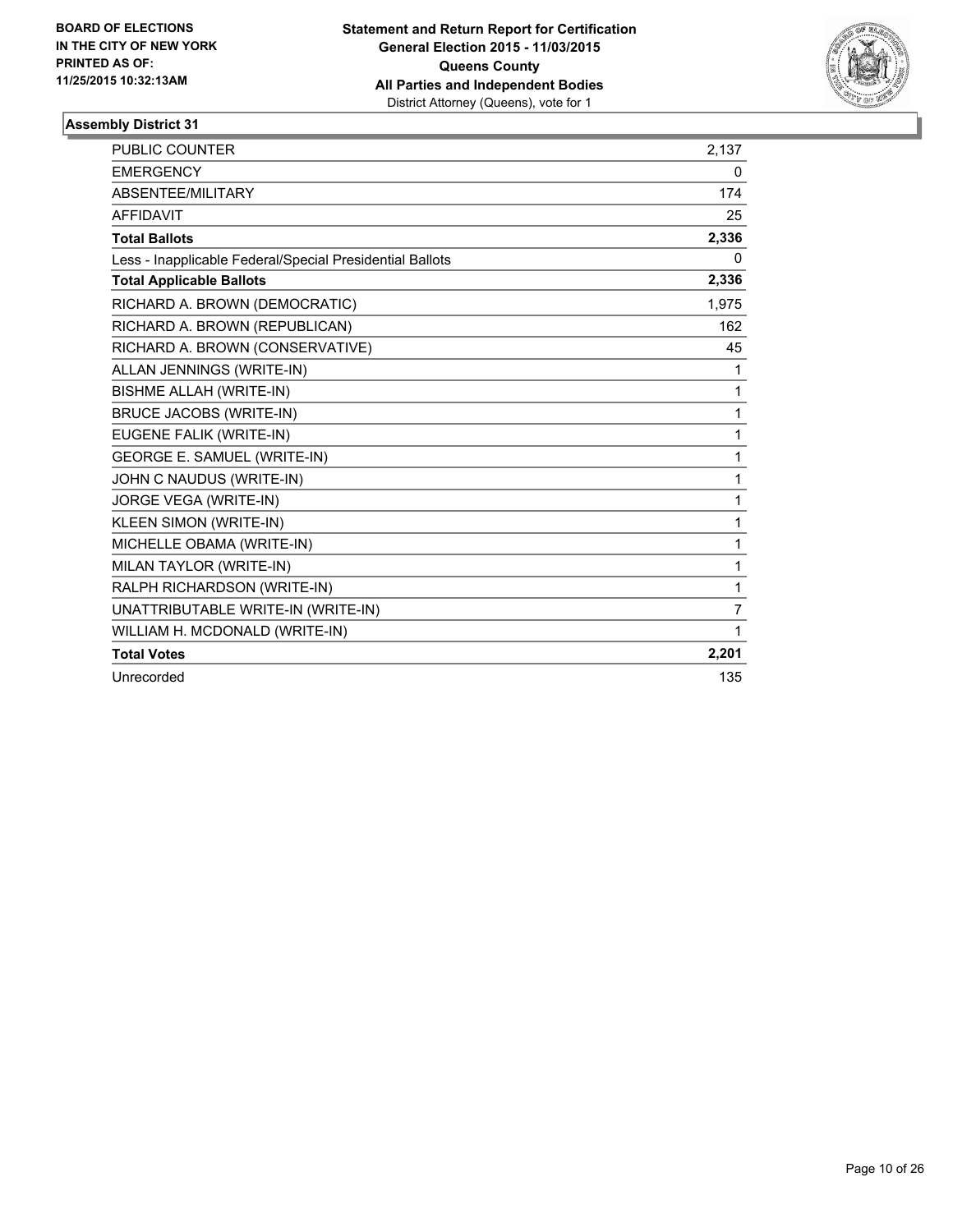

| <b>PUBLIC COUNTER</b>                                    | 2,801        |
|----------------------------------------------------------|--------------|
| <b>EMERGENCY</b>                                         | 0            |
| ABSENTEE/MILITARY                                        | 193          |
| <b>AFFIDAVIT</b>                                         | 29           |
| <b>Total Ballots</b>                                     | 3,023        |
| Less - Inapplicable Federal/Special Presidential Ballots | 0            |
| <b>Total Applicable Ballots</b>                          | 3,023        |
| RICHARD A. BROWN (DEMOCRATIC)                            | 2,685        |
| RICHARD A. BROWN (REPUBLICAN)                            | 98           |
| RICHARD A. BROWN (CONSERVATIVE)                          | 35           |
| <b>BRUCE COPNEY (WRITE-IN)</b>                           | 1            |
| CALVIN GRANT (WRITE-IN)                                  | 1            |
| CHRIS REINFROE (WRITE-IN)                                | $\mathbf{1}$ |
| CLYDE VENEL (WRITE-IN)                                   | 1            |
| DEBRA D WEB (WRITE-IN)                                   | $\mathbf{1}$ |
| EDWARD HAMMOCK (WRITE-IN)                                | 1            |
| <b>IVAN MOSSOP (WRITE-IN)</b>                            | $\mathbf{1}$ |
| JENNIFER NARMA (WRITE-IN)                                | 1            |
| JESILE JEREH ESQ (WRITE-IN)                              | $\mathbf{1}$ |
| KEITH S JAMES (WRITE-IN)                                 | 2            |
| KEVIN RILEY (WRITE-IN)                                   | 1            |
| <b>RUBEN WILLS (WRITE-IN)</b>                            | $\mathbf{1}$ |
| UNATTRIBUTABLE WRITE-IN (WRITE-IN)                       | 3            |
| <b>WESLEY BEAMON (WRITE-IN)</b>                          | 1            |
| <b>Total Votes</b>                                       | 2,835        |
| Unrecorded                                               | 188          |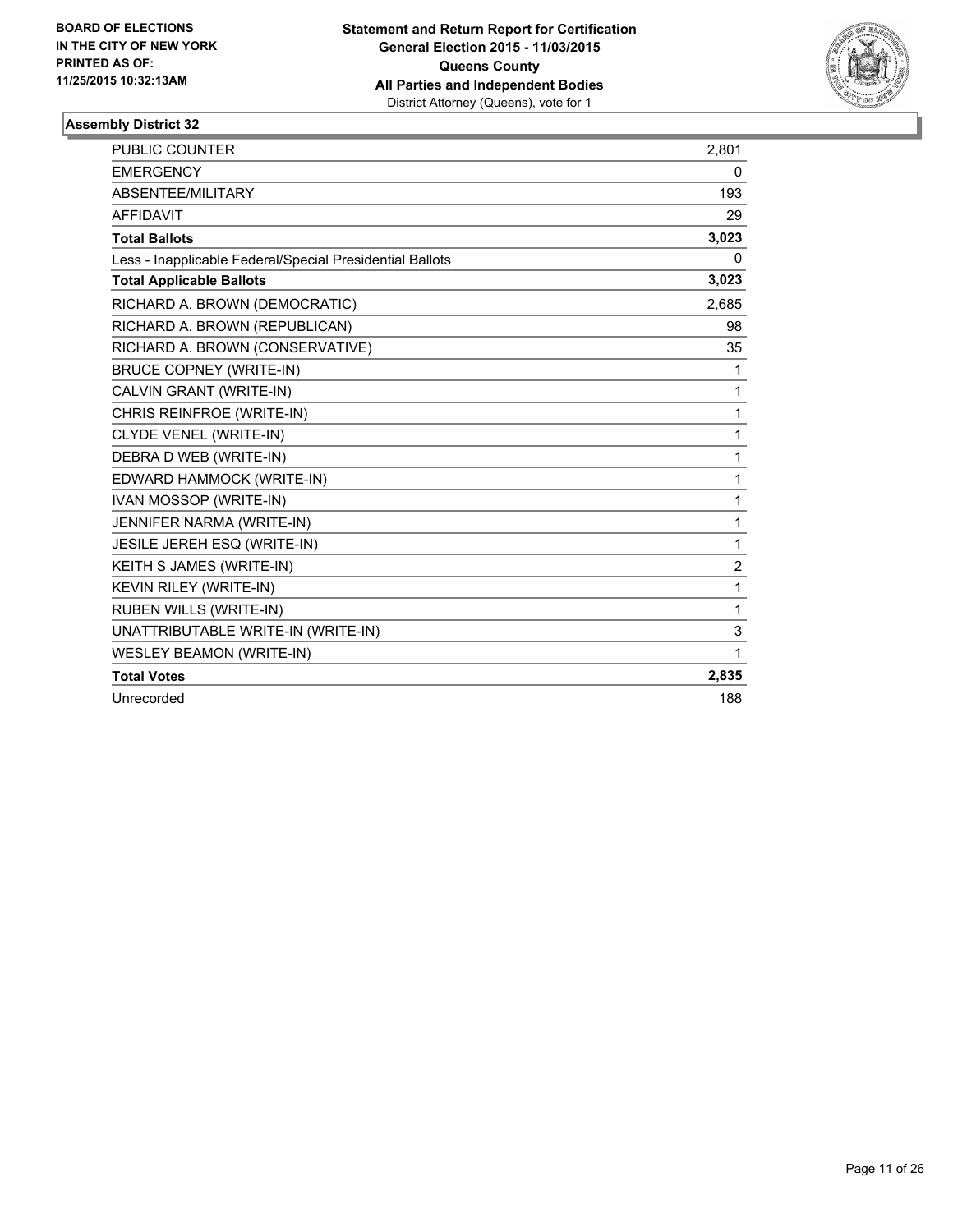

| PUBLIC COUNTER                                           | 5,644        |
|----------------------------------------------------------|--------------|
| EMERGENCY                                                | 0            |
| ABSENTEE/MILITARY                                        | 232          |
| AFFIDAVIT                                                | 20           |
| <b>Total Ballots</b>                                     | 5,896        |
| Less - Inapplicable Federal/Special Presidential Ballots | 0            |
| <b>Total Applicable Ballots</b>                          | 5,896        |
| RICHARD A. BROWN (DEMOCRATIC)                            | 4,068        |
| RICHARD A. BROWN (REPUBLICAN)                            | 934          |
| RICHARD A. BROWN (CONSERVATIVE)                          | 351          |
| ALTON MADDOX (WRITE-IN)                                  | 1            |
| B. JOSEPH BARRETT (WRITE-IN)                             | 1            |
| BRANDON T BRAVES (WRITE-IN)                              | 1            |
| BRANDON T DAVES (WRITE-IN)                               | 1            |
| CLYDE VENEL (WRITE-IN)                                   | 1            |
| DAVID SERGE (WRITE-IN)                                   | $\mathbf{1}$ |
| DONNEL DAVIS (WRITE-IN)                                  | 1            |
| EDDIE GATES (WRITE-IN)                                   | 1            |
| HAROLD BELIZARE (WRITE-IN)                               | 1            |
| HARVEY DENT (WRITE-IN)                                   | 1            |
| JACQUES LEANDRE (WRITE-IN)                               | 1            |
| JOSEPH MARTHONE (WRITE-IN)                               | 1            |
| JOSEPH PALLADINO (WRITE-IN)                              | $\mathbf{1}$ |
| KEVIN H. SATTERFIELD (WRITE-IN)                          | 1            |
| LEANDRE JOHN (WRITE-IN)                                  | 1            |
| MARE CLOUTIER (WRITE-IN)                                 | 1            |
| MICHAEL PEREZ (WRITE-IN)                                 | 1            |
| MUHAMMED ALLAH (WRITE-IN)                                | 1            |
| MUNIR AVERY (WRITE-IN)                                   | 3            |
| STEPHAN DYAN (WRITE-IN)                                  | 1            |
| THOMAS FARIELLO (WRITE-IN)                               | $\mathbf{1}$ |
| UNATTRIBUTABLE WRITE-IN (WRITE-IN)                       | 5            |
| <b>WESLEY BEAMON (WRITE-IN)</b>                          | 1            |
| <b>Total Votes</b>                                       | 5,382        |
| Unrecorded                                               | 514          |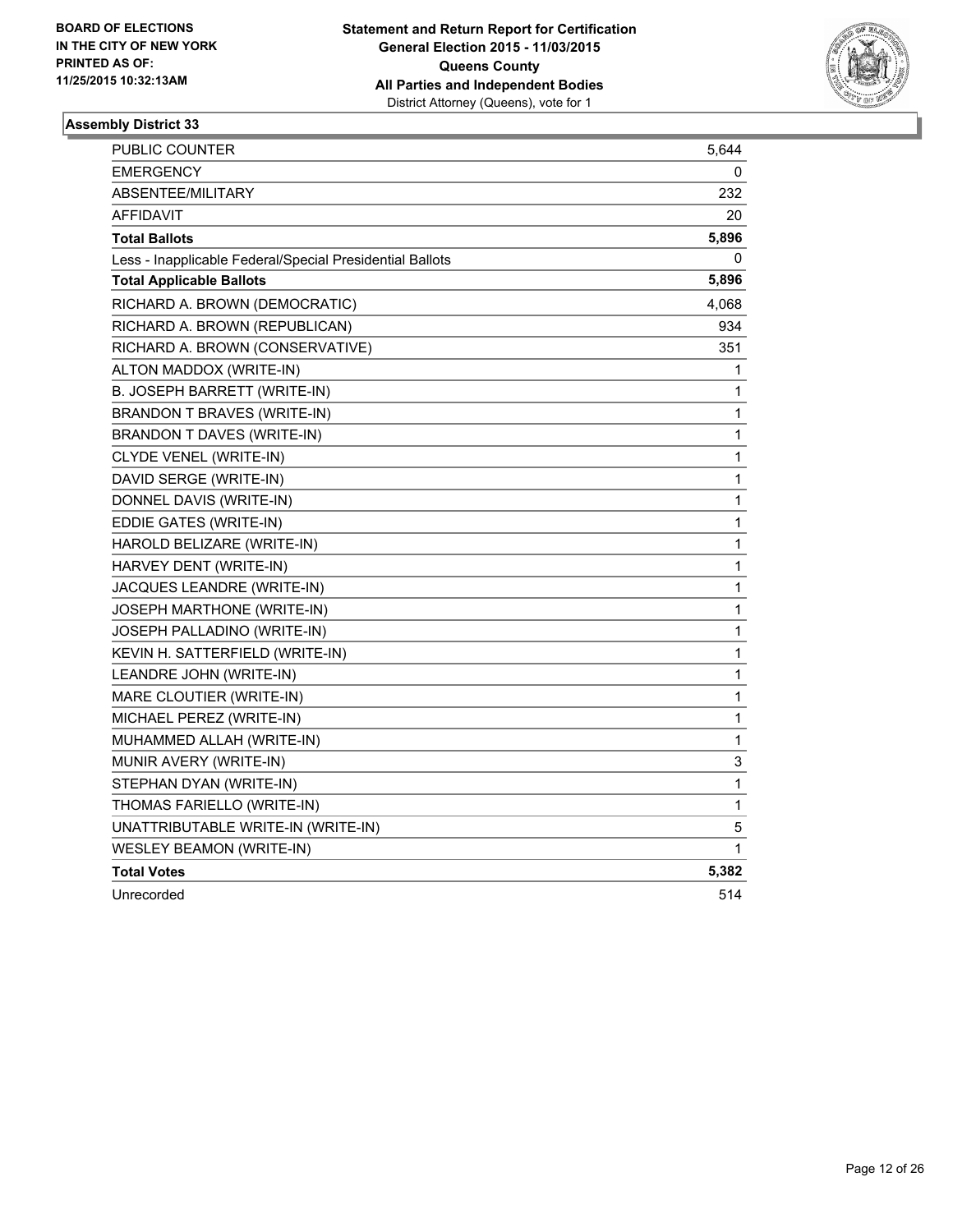

| <b>PUBLIC COUNTER</b>                                    | 2,034          |
|----------------------------------------------------------|----------------|
| <b>EMERGENCY</b>                                         | 0              |
| ABSENTEE/MILITARY                                        | 151            |
| <b>AFFIDAVIT</b>                                         | 19             |
| <b>Total Ballots</b>                                     | 2,204          |
| Less - Inapplicable Federal/Special Presidential Ballots | $\mathbf{0}$   |
| <b>Total Applicable Ballots</b>                          | 2,204          |
| RICHARD A. BROWN (DEMOCRATIC)                            | 1,665          |
| RICHARD A. BROWN (REPUBLICAN)                            | 283            |
| RICHARD A. BROWN (CONSERVATIVE)                          | 111            |
| <b>BARRY KRON (WRITE-IN)</b>                             | 1              |
| BERNIE SANDERS (WRITE-IN)                                | 1              |
| CARMEN R. VELASQUEZ (WRITE-IN)                           | 1              |
| CHELSEA MORNING (WRITE-IN)                               | 1              |
| ERIC BAYRUNS (WRITE-IN)                                  | 1              |
| HAKEEM JEFFRIES (WRITE-IN)                               | 1              |
| JAIME RIOS (WRITE-IN)                                    | $\overline{2}$ |
| MEGAN K. ZWIEBEL (WRITE-IN)                              | 1              |
| MICAH KWASNIK (WRITE-IN)                                 | 1              |
| STEPHEN ROSENBLOOM (WRITE-IN)                            | 1              |
| UNATTRIBUTABLE WRITE-IN (WRITE-IN)                       | 5              |
| UNCOUNTED WRITE-IN PER STATUTE (WRITE-IN)                | 1              |
| <b>Total Votes</b>                                       | 2,076          |
| Unrecorded                                               | 128            |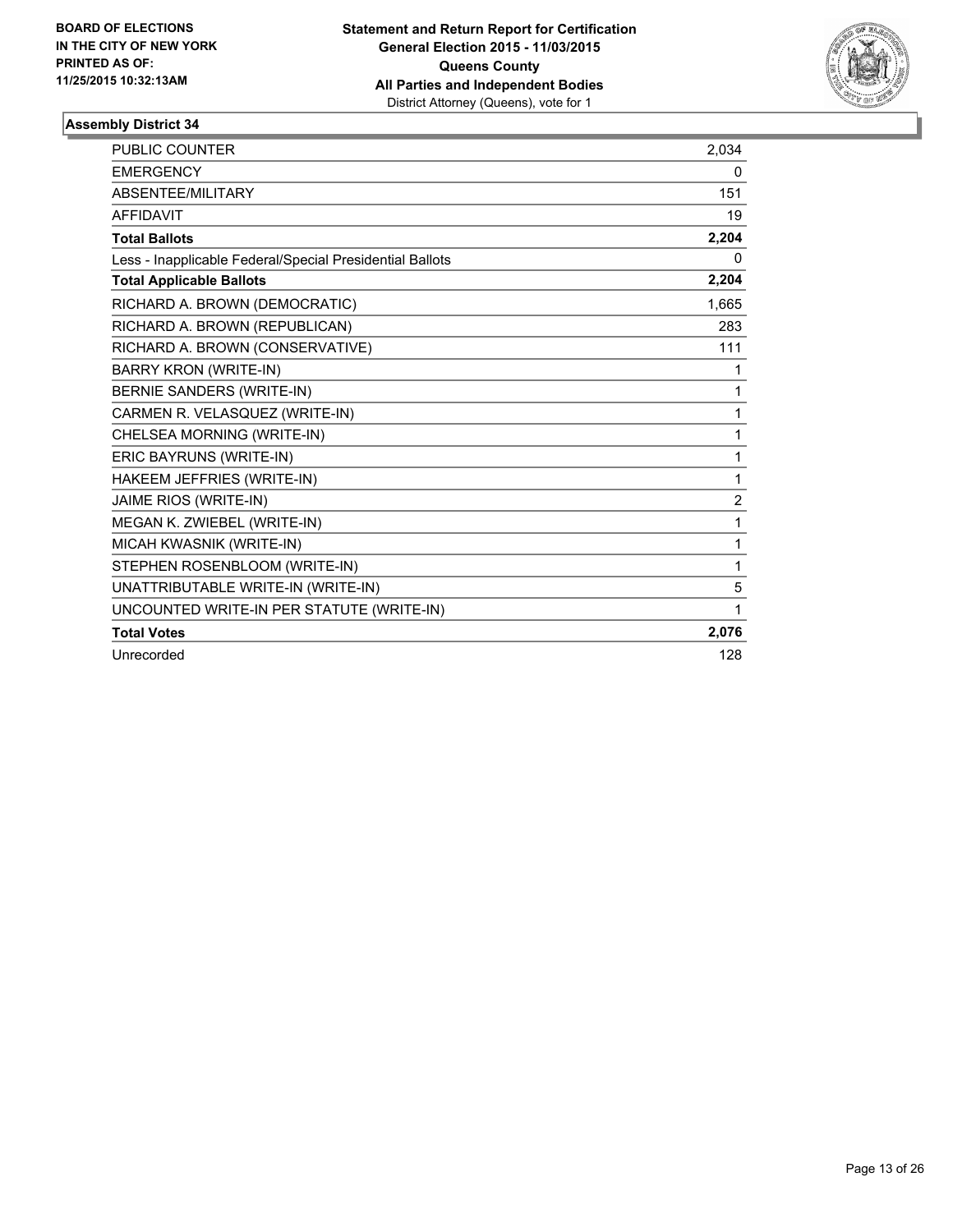

| <b>PUBLIC COUNTER</b>                                    | 1.787          |
|----------------------------------------------------------|----------------|
| <b>EMERGENCY</b>                                         | 0              |
| ABSENTEE/MILITARY                                        | 307            |
| <b>AFFIDAVIT</b>                                         | 24             |
| <b>Total Ballots</b>                                     | 2,118          |
| Less - Inapplicable Federal/Special Presidential Ballots | 0              |
| <b>Total Applicable Ballots</b>                          | 2,118          |
| RICHARD A. BROWN (DEMOCRATIC)                            | 1.713          |
| RICHARD A. BROWN (REPUBLICAN)                            | 211            |
| RICHARD A. BROWN (CONSERVATIVE)                          | 53             |
| ADAM EDENTON (WRITE-IN)                                  | 1              |
| ANTWAVN GAVINS (WRITE-IN)                                | 1              |
| ATON MADDOX (WRITE-IN)                                   | 1              |
| CARMEN VOLASCES (WRITE-IN)                               | 1              |
| CHARLES C. SMALL III (WRITE-IN)                          | 1              |
| DONALD TRUMP (WRITE-IN)                                  | $\overline{2}$ |
| HARVEY DENT (WRITE-IN)                                   | 1              |
| MARK J. BIBLIS (WRITE-IN)                                | 1              |
| UNATTRIBUTABLE WRITE-IN (WRITE-IN)                       | 5              |
| WILLIAM HELMS (WRITE-IN)                                 | 1              |
| <b>Total Votes</b>                                       | 1,992          |
| Unrecorded                                               | 126            |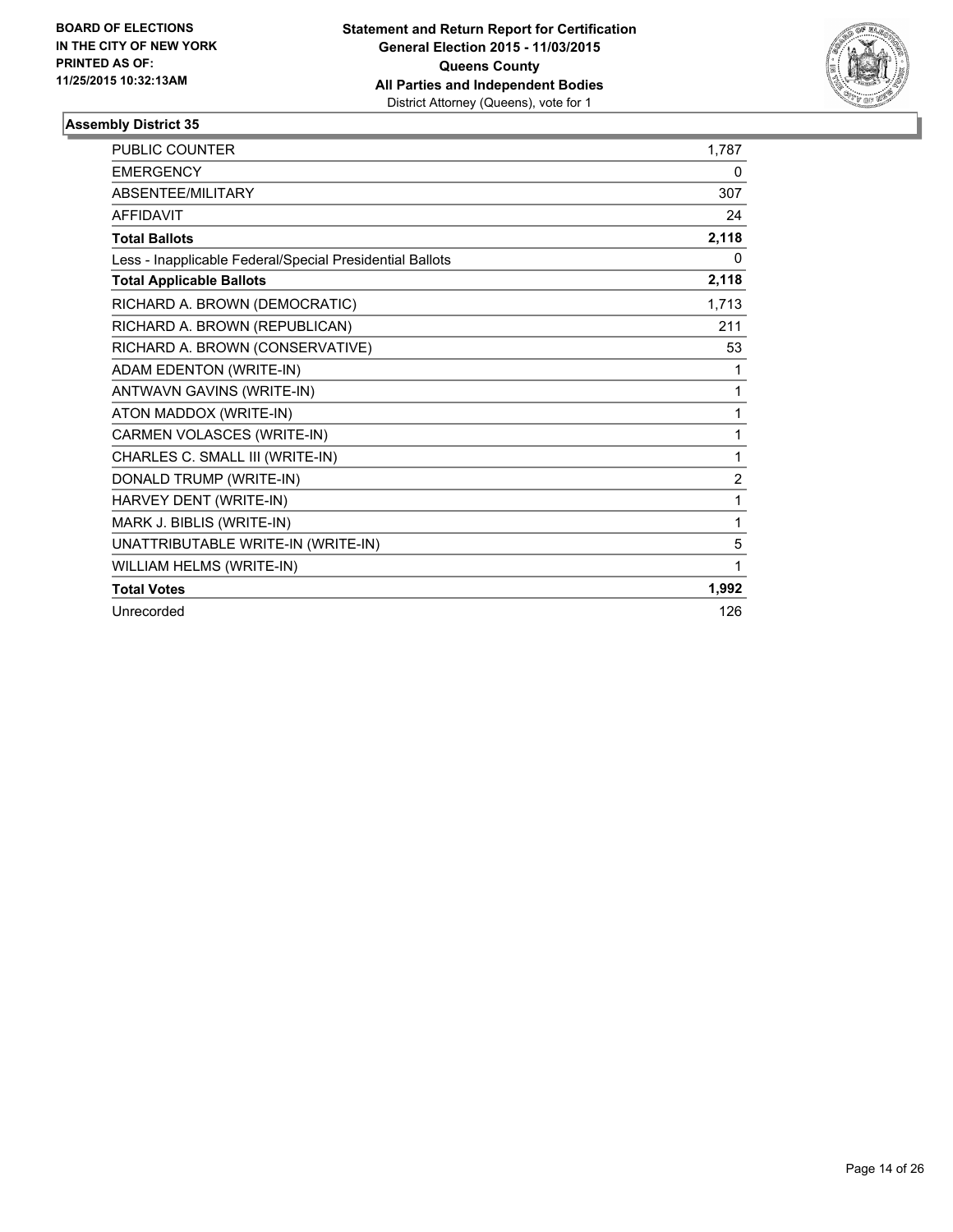

| <b>PUBLIC COUNTER</b>                                    | 2,233 |
|----------------------------------------------------------|-------|
| <b>EMERGENCY</b>                                         | 0     |
| ABSENTEE/MILITARY                                        | 153   |
| AFFIDAVIT                                                | 23    |
| <b>Total Ballots</b>                                     | 2,409 |
| Less - Inapplicable Federal/Special Presidential Ballots | 0     |
| <b>Total Applicable Ballots</b>                          | 2,409 |
| RICHARD A. BROWN (DEMOCRATIC)                            | 1,711 |
| RICHARD A. BROWN (REPUBLICAN)                            | 333   |
| RICHARD A. BROWN (CONSERVATIVE)                          | 135   |
| ANDREW SULLIVAN ESQ (WRITE-IN)                           | 1     |
| B SHAMUS O'DONNELLY (WRITE-IN)                           | 1     |
| BURIM NAMANI (WRITE-IN)                                  | 1     |
| CHRISTOPHER WALTER STRUNGIS (WRITE-IN)                   | 1     |
| COSTA G. CONSTANTINIDES (WRITE-IN)                       | 1     |
| DANA KIRSCHENBAUM STANLEY (WRITE-IN)                     | 1     |
| DAVID WEPRIN (WRITE-IN)                                  | 1     |
| DONALD TRUMP (WRITE-IN)                                  | 1     |
| EDWARD BRAUNSTEIN (WRITE-IN)                             | 1     |
| ELIOT SPITZER (WRITE-IN)                                 | 1     |
| ELLIOT SPITZER (WRITE-IN)                                | 1     |
| EMILY KADAR (WRITE-IN)                                   | 1     |
| ERIC GARNER (WRITE-IN)                                   | 1     |
| ERIC HOLDER (WRITE-IN)                                   | 1     |
| ERIC ULRICH (WRITE-IN)                                   | 1     |
| GENNZRO SAVASTMO (WRITE-IN)                              | 1     |
| HAROLD DAVID KORNGAY (WRITE-IN)                          | 1     |
| JAMES INQUENEZ (WRITE-IN)                                | 1     |
| JOELLE LURGVIN (WRITE-IN)                                | 1     |
| JUAN - CARLOS RESTRPO RODRIGUEZ (WRITE-IN)               | 2     |
| KEITH FEISENFELD (WRITE-IN)                              | 1     |
| LEON KOZOL (WRITE-IN)                                    | 1     |
| LESLIE KNOPE (WRITE-IN)                                  | 1     |
| LUCAS DUDA (WRITE-IN)                                    | 1     |
| MARTHA CONSTANZA CHEMAS (WRITE-IN)                       | 1     |
| MELISSA SKLARZ (WRITE-IN)                                | 1     |
| MICHAEL CRIAIL (WRITE-IN)                                | 1     |
| MICHAEL REVENAUGH (WRITE-IN)                             | 1     |
| NATE TREADWELL (WRITE-IN)                                | 1     |
| PATRICK CHRISTOPHER LEMBO (WRITE-IN)                     | 1     |
| PETER BEADLE (WRITE-IN)                                  | 1     |
| PETER VALLONE (WRITE-IN)                                 | 2     |
| PHILIP NEUMANN (WRITE-IN)                                | 1     |
| PHILLIP SMALLMAN (WRITE-IN)                              | 1     |
| PRET DRAHARMA (WRITE-IN)                                 | 1     |
| RICHARD C. BA-ON (WRITE-IN)                              | 1     |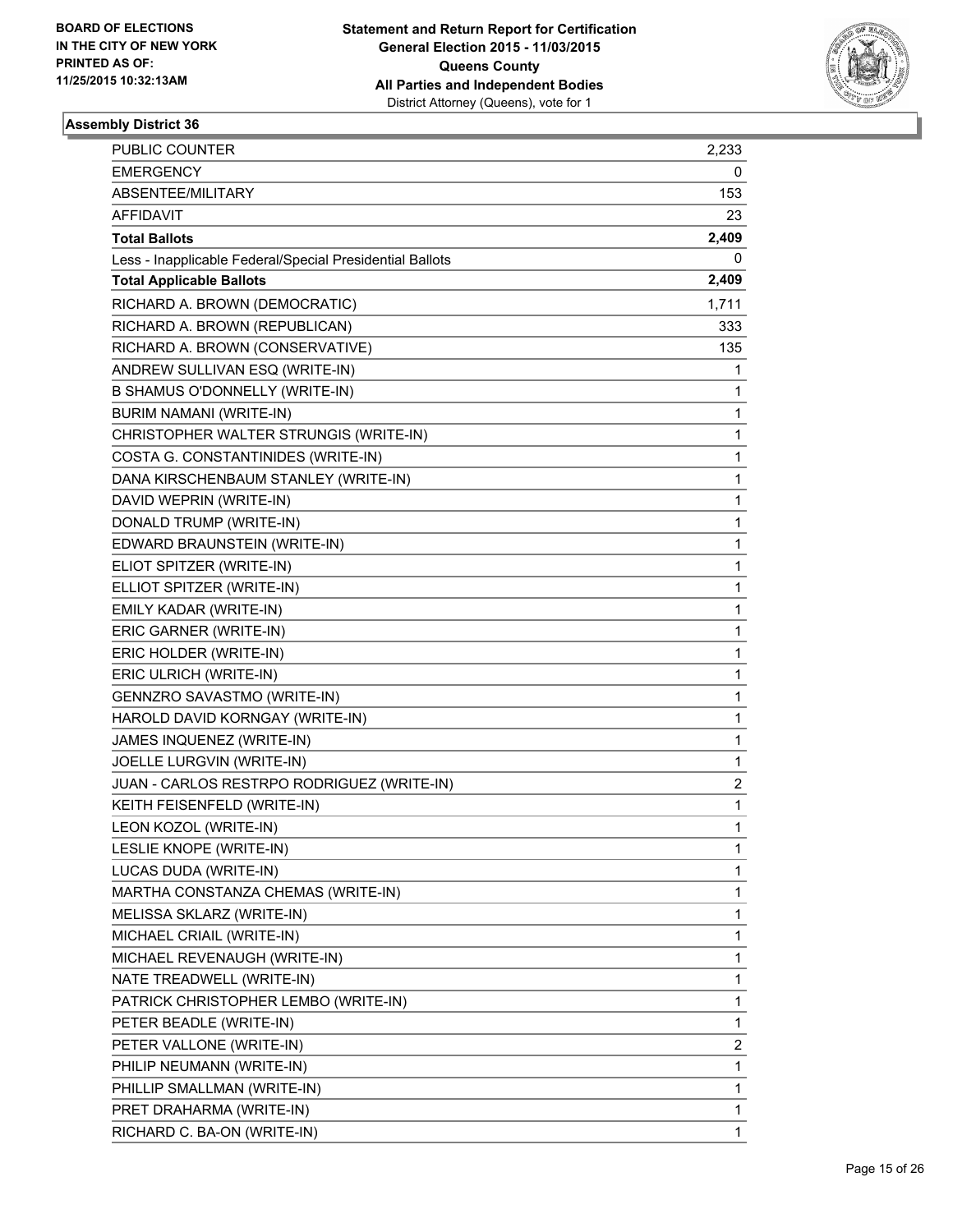

| RICHARD OSUNA (WRITE-IN)                  |       |
|-------------------------------------------|-------|
| ROBERT NAPOLES (WRITE-IN)                 |       |
| RUTH BADER GINSBURG (WRITE-IN)            |       |
| STEVE VACCARO (WRITE-IN)                  |       |
| TED TRAVER (WRITE-IN)                     |       |
| TYLER OCON (WRITE-IN)                     |       |
| UNATTRIBUTABLE WRITE-IN (WRITE-IN)        | 8     |
| UNCOUNTED WRITE-IN PER STATUTE (WRITE-IN) |       |
| <b>WESLEY CHENG (WRITE-IN)</b>            |       |
| <b>Total Votes</b>                        | 2,233 |
| Unrecorded                                | 176   |

| PUBLIC COUNTER                                           | 2,382          |
|----------------------------------------------------------|----------------|
| <b>EMERGENCY</b>                                         | 0              |
| ABSENTEE/MILITARY                                        | 119            |
| AFFIDAVIT                                                | 41             |
| <b>Total Ballots</b>                                     | 2,542          |
| Less - Inapplicable Federal/Special Presidential Ballots | 0              |
| <b>Total Applicable Ballots</b>                          | 2,542          |
| RICHARD A. BROWN (DEMOCRATIC)                            | 1,968          |
| RICHARD A. BROWN (REPUBLICAN)                            | 297            |
| RICHARD A. BROWN (CONSERVATIVE)                          | 105            |
| ALLISON LIAO (WRITE-IN)                                  | 1              |
| ANGELA Y. DAVIS (WRITE-IN)                               | 1              |
| CLAUDIA JANL (WRITE-IN)                                  | 1              |
| EUGENE RHEE (WRITE-IN)                                   | 1              |
| <b>GARY LONDIS (WRITE-IN)</b>                            | 1              |
| HELEN HO (WRITE-IN)                                      | $\overline{c}$ |
| <b>JASON ANTON (WRITE-IN)</b>                            | 1              |
| JESSE ADAM (WRITE-IN)                                    | 1              |
| JIMMY LEE (WRITE-IN)                                     | 1              |
| JUDGE MATHIS (WRITE-IN)                                  | 1              |
| JUDY PEDRAZA (WRITE-IN)                                  | 1              |
| KENNETH P. THOMPSON (WRITE-IN)                           | 1              |
| LEWIS CHESEBROUGH (WRITE-IN)                             | 1              |
| PETER FLORIEK (WRITE-IN)                                 | 1              |
| ROBERT MIRAGLIA (WRITE-IN)                               | 1              |
| SAL PUCCIO (WRITE-IN)                                    | 1              |
| SHIRLEY LIMONGI (WRITE-IN)                               | 1              |
| THEODORE STAMOS (WRITE-IN)                               | 1              |
| UNATTRIBUTABLE WRITE-IN (WRITE-IN)                       | 11             |
| UNCOUNTED WRITE-IN PER STATUTE (WRITE-IN)                | 1              |
| WALTER IWACHIW (WRITE-IN)                                | 1              |
| <b>Total Votes</b>                                       | 2,402          |
| Unrecorded                                               | 140            |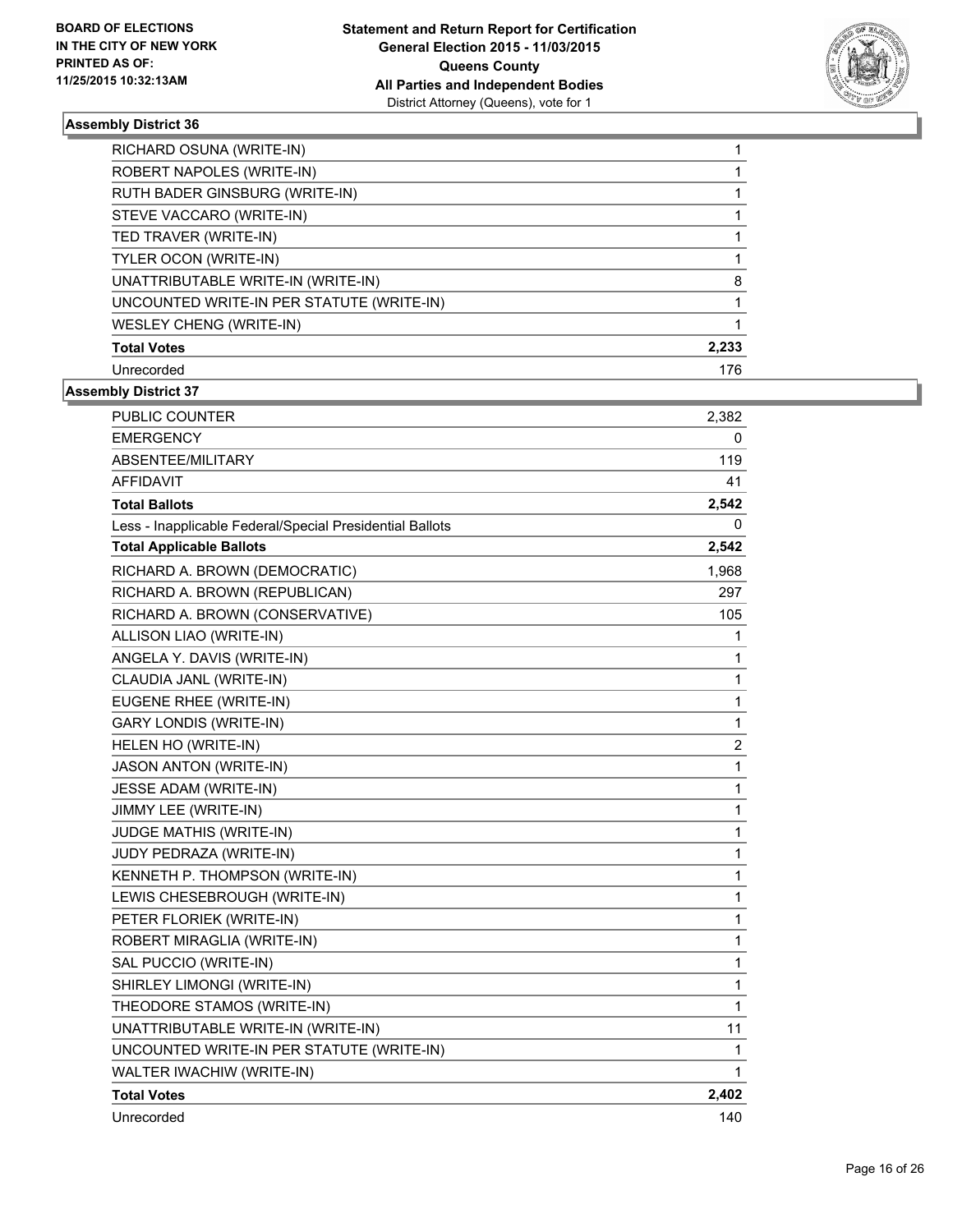

| <b>PUBLIC COUNTER</b>                                    | 1,648        |
|----------------------------------------------------------|--------------|
| <b>EMERGENCY</b>                                         | $\mathbf{0}$ |
| ABSENTEE/MILITARY                                        | 99           |
| <b>AFFIDAVIT</b>                                         | 22           |
| <b>Total Ballots</b>                                     | 1,769        |
| Less - Inapplicable Federal/Special Presidential Ballots | 0            |
| <b>Total Applicable Ballots</b>                          | 1,769        |
| RICHARD A. BROWN (DEMOCRATIC)                            | 1,183        |
| RICHARD A. BROWN (REPUBLICAN)                            | 306          |
| RICHARD A. BROWN (CONSERVATIVE)                          | 164          |
| <b>BRIAN STUDLET (WRITE-IN)</b>                          | 1.           |
| ELIZABETH WARREN (WRITE-IN)                              | 1            |
| JOHN CENA (WRITE-IN)                                     | 1            |
| JOHN M. RYAN (WRITE-IN)                                  | 1            |
| KIMBERLEY FOGAL (WRITE-IN)                               | 1            |
| MARGARET SMITH (WRITE-IN)                                | 1            |
| NICHOLAS GIGANTE (WRITE-IN)                              | 1            |
| PETER BEADLE (WRITE-IN)                                  | $\mathbf{1}$ |
| PETER J DUTTON (WRITE-IN)                                | 1            |
| RICHARD PRYOR (WRITE-IN)                                 | 1            |
| RUDY GIULIANI (WRITE-IN)                                 | 1            |
| SAMI NAIM (WRITE-IN)                                     | 1            |
| TOM DOWD (WRITE-IN)                                      | 1            |
| UNATTRIBUTABLE WRITE-IN (WRITE-IN)                       | 6            |
| UNCOUNTED WRITE-IN PER STATUTE (WRITE-IN)                | 1            |
| <b>Total Votes</b>                                       | 1,673        |
| Unrecorded                                               | 96           |
| <b>Assembly District 39</b>                              |              |

| <b>PUBLIC COUNTER</b>                                    | 1,692 |
|----------------------------------------------------------|-------|
| <b>EMERGENCY</b>                                         | 0     |
| ABSENTEE/MILITARY                                        | 83    |
| <b>AFFIDAVIT</b>                                         | 26    |
| <b>Total Ballots</b>                                     | 1,801 |
| Less - Inapplicable Federal/Special Presidential Ballots | 0     |
| <b>Total Applicable Ballots</b>                          | 1,801 |
| RICHARD A. BROWN (DEMOCRATIC)                            | 1,408 |
| RICHARD A. BROWN (REPUBLICAN)                            | 233   |
| RICHARD A. BROWN (CONSERVATIVE)                          | 56    |
| ARTURO SANCHEZ (WRITE-IN)                                | 1     |
| BENJAMIN M. MESKIN (WRITE-IN)                            | 1     |
| ED ARMAS (WRITE-IN)                                      | 1     |
| JOEL BLUMENFELD (WRITE-IN)                               | 1     |
| UNATTRIBUTABLE WRITE-IN (WRITE-IN)                       | 4     |
| <b>Total Votes</b>                                       | 1,705 |
| Unrecorded                                               | 96    |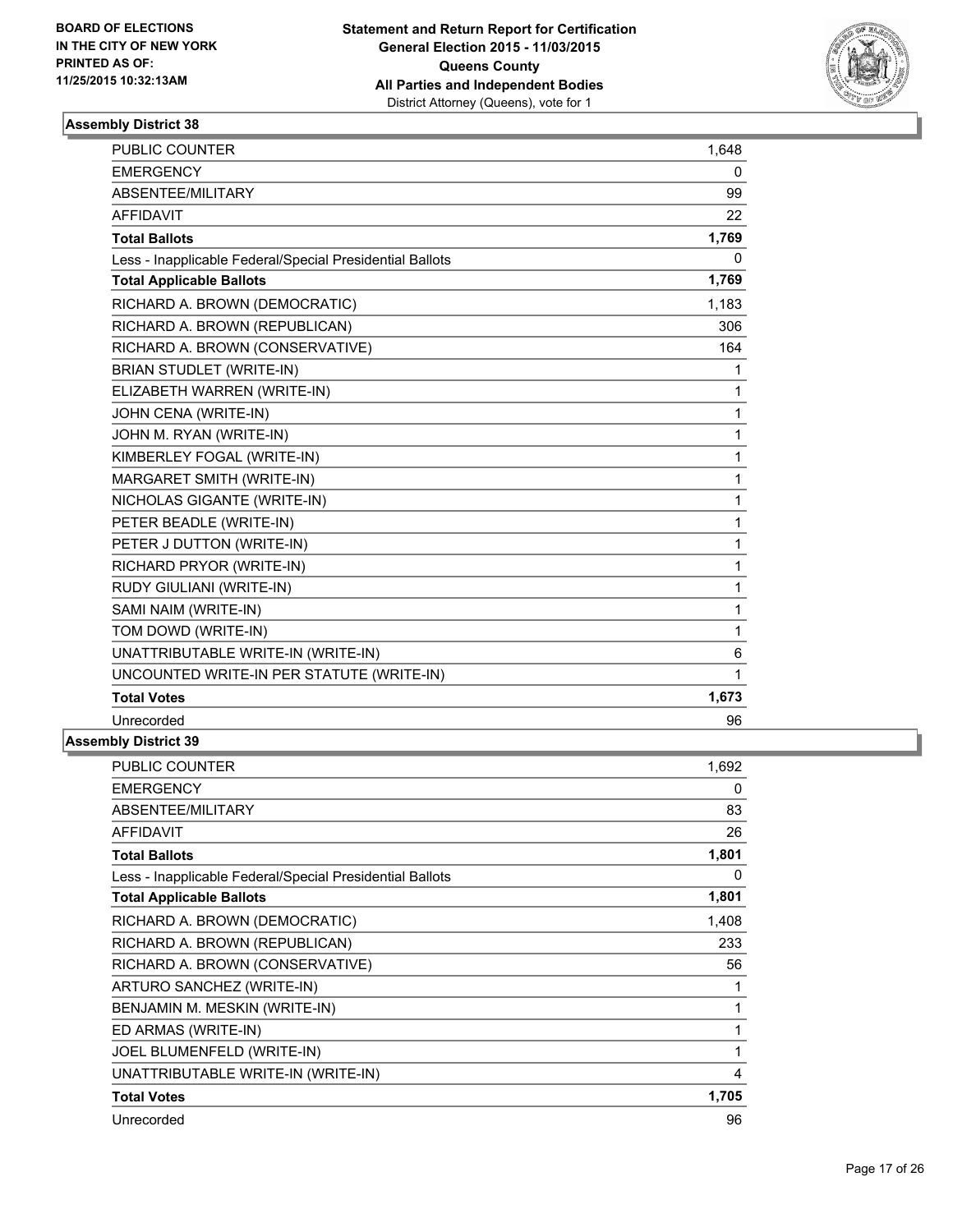

| <b>PUBLIC COUNTER</b>                                    | 1,933 |
|----------------------------------------------------------|-------|
| <b>EMERGENCY</b>                                         | 0     |
| <b>ABSENTEE/MILITARY</b>                                 | 164   |
| <b>AFFIDAVIT</b>                                         | 14    |
| <b>Total Ballots</b>                                     | 2,111 |
| Less - Inapplicable Federal/Special Presidential Ballots | 0     |
| <b>Total Applicable Ballots</b>                          | 2,111 |
| RICHARD A. BROWN (DEMOCRATIC)                            | 1,426 |
| RICHARD A. BROWN (REPUBLICAN)                            | 455   |
| RICHARD A. BROWN (CONSERVATIVE)                          | 125   |
| ADRIANA VARGAS (WRITE-IN)                                | 1     |
| ALTON MADDOX (WRITE-IN)                                  |       |
| DAVID KWANG (WRITE-IN)                                   | 1     |
| DAVID WRIGHT (WRITE-IN)                                  | 1     |
| IVAN MOSSOP (WRITE-IN)                                   | 1     |
| MICHAEL BLOOMBERG (WRITE-IN)                             | 1     |
| TONY AVELLA (WRITE-IN)                                   | 1     |
| UNATTRIBUTABLE WRITE-IN (WRITE-IN)                       | 3     |
| <b>Total Votes</b>                                       | 2,016 |
| Unrecorded                                               | 95    |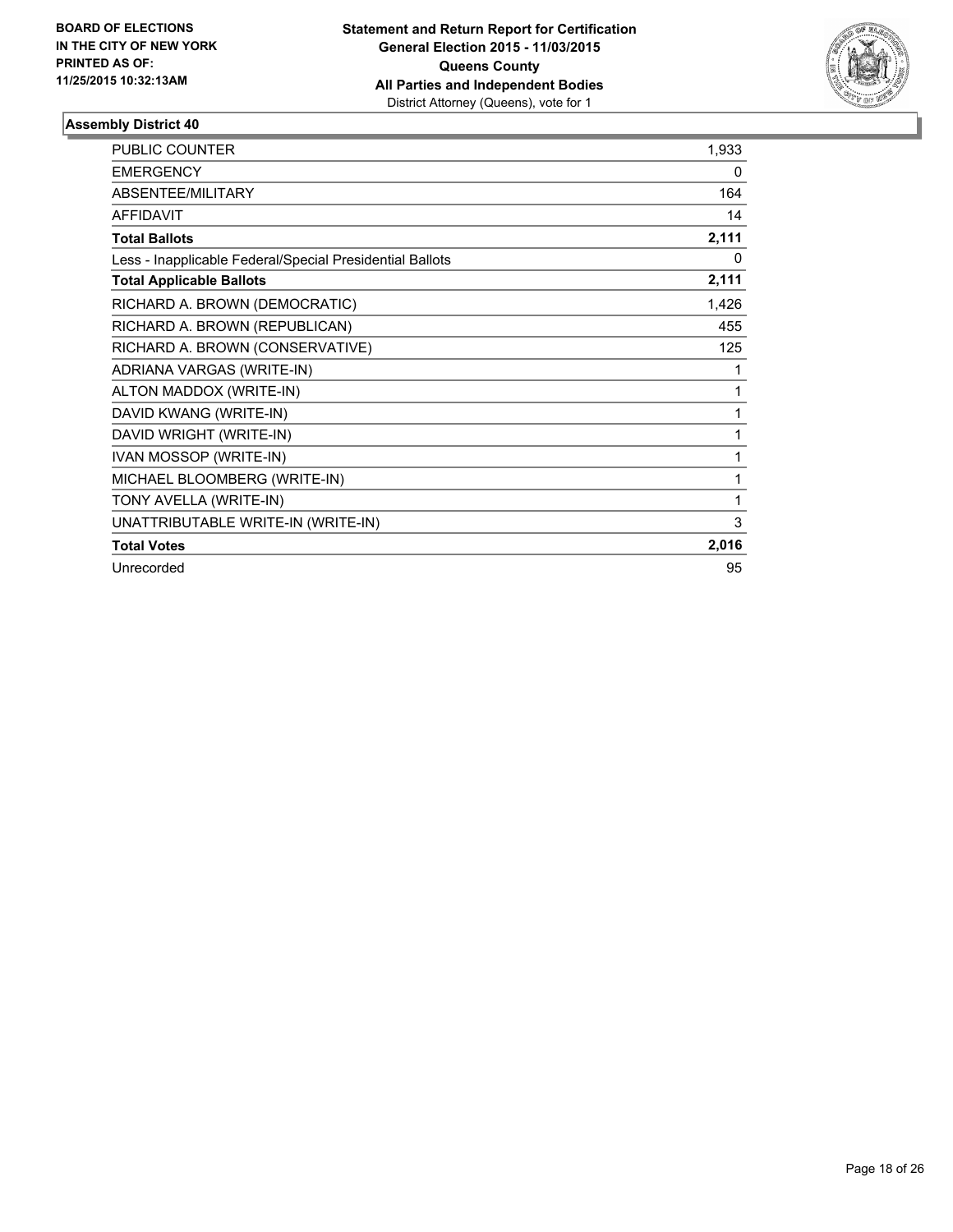

| PUBLIC COUNTER                                           | 51,528         |
|----------------------------------------------------------|----------------|
| <b>EMERGENCY</b>                                         | 0              |
| <b>ABSENTEE/MILITARY</b>                                 | 4,300          |
| AFFIDAVIT                                                | 455            |
| <b>Total Ballots</b>                                     | 56,283         |
| Less - Inapplicable Federal/Special Presidential Ballots | 0              |
| <b>Total Applicable Ballots</b>                          | 56,283         |
| RICHARD A. BROWN (DEMOCRATIC)                            | 39,210         |
| RICHARD A. BROWN (REPUBLICAN)                            | 9,134          |
| RICHARD A. BROWN (CONSERVATIVE)                          | 3,440          |
| A. KIRKE BARTLEY JR. (WRITE-IN)                          | 2              |
| ABDULLAH NAZEER (WRITE-IN)                               | 1              |
| ADA GONZALEZ (WRITE-IN)                                  | 1              |
| ADAM EDENTON (WRITE-IN)                                  | 1              |
| ADRAHAM J KATZ (WRITE-IN)                                | 1              |
| ADRIANA VARGAS (WRITE-IN)                                | 1              |
| ADRIENNE FOX (WRITE-IN)                                  | 1              |
| AIDA L. GONZALEZ (WRITE-IN)                              | 1              |
| ALBERT F. PENNISI (WRITE-IN)                             | 1              |
| ALICIA HYNDMAN (WRITE-IN)                                | 1              |
| ALLAN JENNINGS (WRITE-IN)                                | 2              |
| ALLISON LIAO (WRITE-IN)                                  | 1              |
| ALTON MADDOX (WRITE-IN)                                  | $\overline{2}$ |
| ANDREA ZIGMAN (WRITE-IN)                                 | $\overline{c}$ |
| ANDREW DAVID (WRITE-IN)                                  | 1              |
| ANDREW M. ARCESE (WRITE-IN)                              | 1              |
| ANDREW SULLIVAN ESQ (WRITE-IN)                           | 1              |
| ANGELA Y. DAVIS (WRITE-IN)                               | 1              |
| ANNA LEE TAYLOR (WRITE-IN)                               | 1              |
| ANTWAVN GAVINS (WRITE-IN)                                | 1              |
| ARTHUR TAYLOR (WRITE-IN)                                 | 1              |
| ARTURO SANCHEZ (WRITE-IN)                                | 1              |
| ATON MADDOX (WRITE-IN)                                   | 1              |
| B SHAMUS O'DONNELLY (WRITE-IN)                           | 1              |
| B. JOSEPH BARRETT (WRITE-IN)                             | 1              |
| BARBARA FINGER (WRITE-IN)                                | 1              |
| BARRY A SWARTZ (WRITE-IN)                                | 1              |
| <b>BARRY KRON (WRITE-IN)</b>                             | 1              |
| BEBE S. ZAMRUDEEN (WRITE-IN)                             | 1              |
| BENJAMIN M. MESKIN (WRITE-IN)                            | 1              |
| BERNIE SANDERS (WRITE-IN)                                | 2              |
| BETHAMY ADLER (WRITE-IN)                                 | 1              |
| BIBI H. ZAMRUDEEN (WRITE-IN)                             | 1              |
| BISHME ALLAH (WRITE-IN)                                  | 1              |
| BISHME ALLEN (WRITE-IN)                                  | 1              |
| <b>BLAISE PASCAL (WRITE-IN)</b>                          | 1              |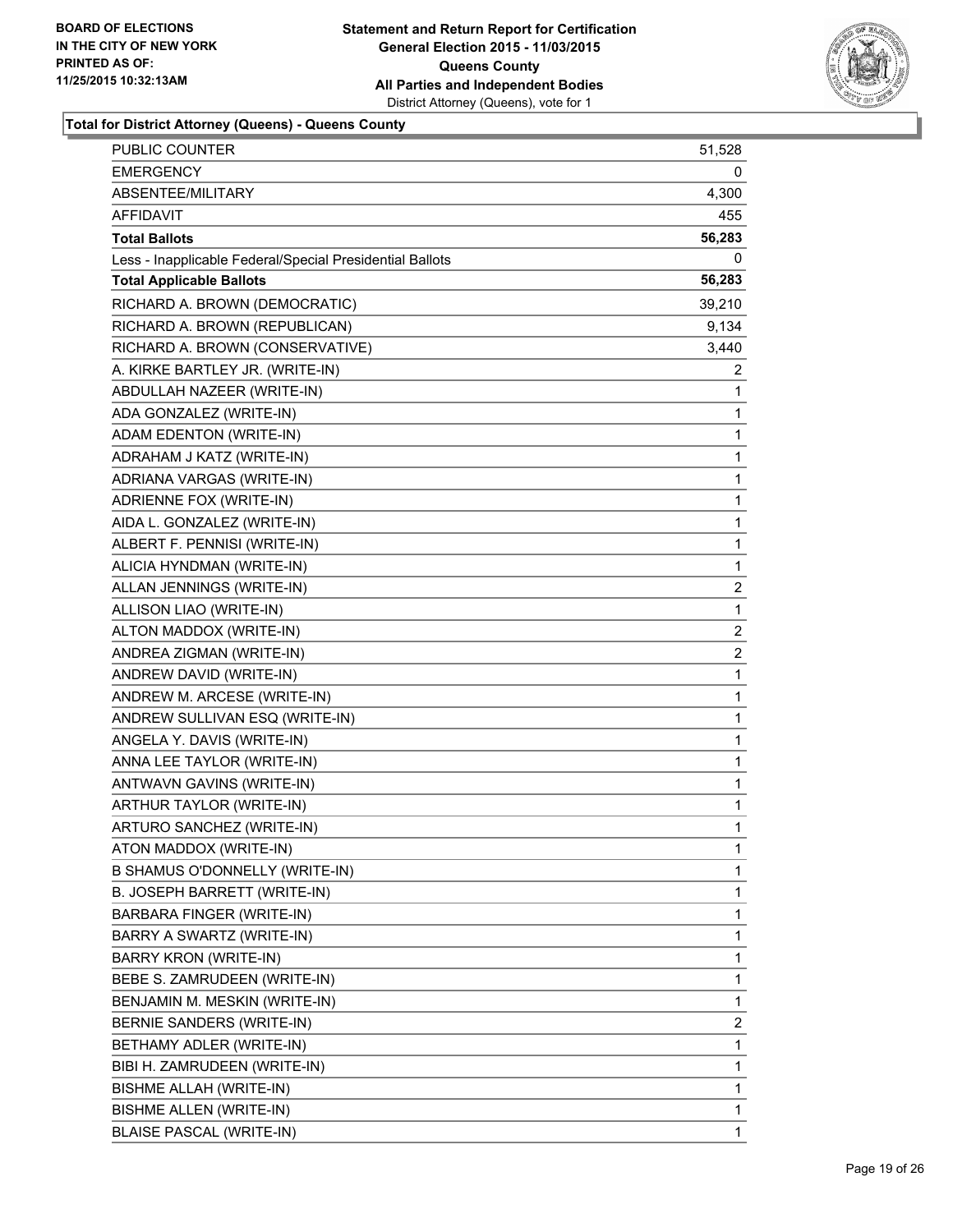

| <b>BLAISE PASSON (WRITE-IN)</b>        | 1                       |
|----------------------------------------|-------------------------|
| <b>BOB JONES (WRITE-IN)</b>            | 1                       |
| <b>BOB ROSS (WRITE-IN)</b>             | 1                       |
| BRANDON T BRAVES (WRITE-IN)            | 1                       |
| BRANDON T DAVES (WRITE-IN)             | 1                       |
| BRIAN H LOWY (WRITE-IN)                | $\mathbf{2}$            |
| BRIAN STUDLET (WRITE-IN)               | 1                       |
| BRIANNA CASZATT (WRITE-IN)             | 1                       |
| <b>BRUCE COPNEY (WRITE-IN)</b>         | 1                       |
| BRUCE JACOBS (WRITE-IN)                | 1                       |
| <b>BRUCE PRUADA (WRITE-IN)</b>         | 1                       |
| BURIM NAMANI (WRITE-IN)                | 1                       |
| CALVIN GRANT (WRITE-IN)                | 1                       |
| CARA S. TRAGER (WRITE-IN)              | $\overline{\mathbf{c}}$ |
| CARMEN R. VELASQUEZ (WRITE-IN)         | 1                       |
| CARMEN VOLASCES (WRITE-IN)             | 1                       |
| CATHERINE E SAUNDERS (WRITE-IN)        | 1                       |
| CEDRICK CLINTON (WRITE-IN)             | 1                       |
| CHARLES C. SMALL III (WRITE-IN)        | 1                       |
| CHELSEA MORNING (WRITE-IN)             | 1                       |
| CHRIS REINFROE (WRITE-IN)              | 1                       |
| CHRISTINA GRASSO (WRITE-IN)            | 1                       |
| CHRISTINE QUINN (WRITE-IN)             | 1                       |
| CHRISTOPHER BAE (WRITE-IN)             | 1                       |
| CHRISTOPHER WALTER STRUNGIS (WRITE-IN) | 1                       |
| CLAUDIA JANL (WRITE-IN)                | 1                       |
| CLYDE VENEL (WRITE-IN)                 | $\mathbf{2}$            |
| COSTA G. CONSTANTINIDES (WRITE-IN)     | $\mathbf{1}$            |
| CURTIS GRANDERSON (WRITE-IN)           | 1                       |
| DAMION BURVICK (WRITE-IN)              | 1                       |
| DANA KIRSCHENBAUM STANLEY (WRITE-IN)   | 1                       |
| DANIEL PATRICK MOYNAHAN (WRITE-IN)     | 1                       |
| DANNY DAVIS (WRITE-IN)                 | 1                       |
| DARMIN BACHU (WRITE-IN)                | 1                       |
| DAVID A. SNYTER (WRITE-IN)             | 1                       |
| DAVID BLONDELL (WRITE-IN)              | 1                       |
| DAVID CHIANG (WRITE-IN)                | 1                       |
| DAVID KWANG (WRITE-IN)                 | 1                       |
| DAVID SERGE (WRITE-IN)                 | 1                       |
| DAVID WEPRIN (WRITE-IN)                | 1                       |
| DAVID WRIGHT (WRITE-IN)                | 1                       |
| DEBRA D WEB (WRITE-IN)                 | 1                       |
| DENNIS SAFRAN (WRITE-IN)               | 1                       |
| DIANA MEJIA (WRITE-IN)                 | 1                       |
| DONALD TRUMP (WRITE-IN)                | 5                       |
| DONNEL DAVIS (WRITE-IN)                | 1                       |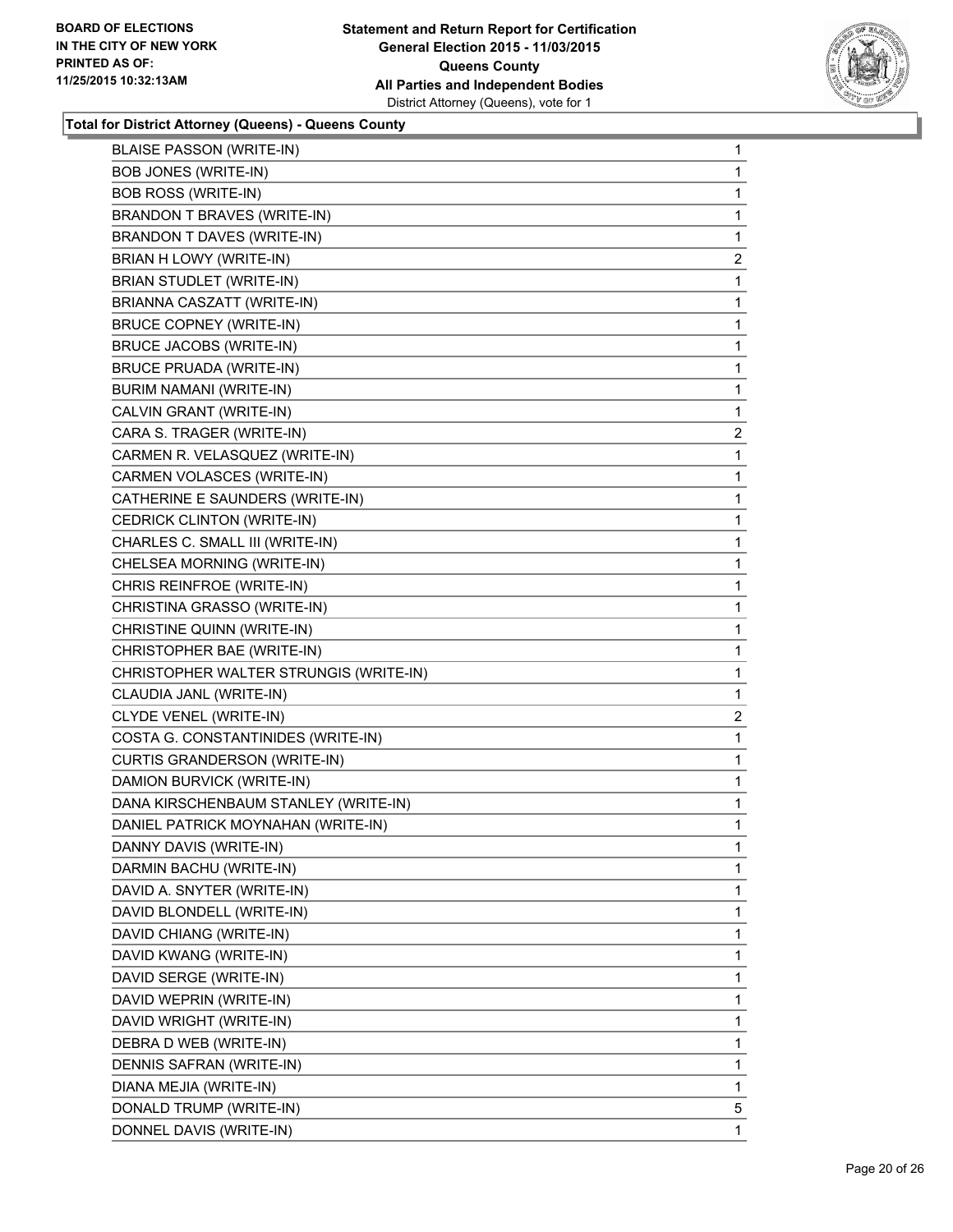

| ED ARMAS (WRITE-IN)                 | 1              |
|-------------------------------------|----------------|
| EDDIE GATES (WRITE-IN)              | 1              |
| EDWARD BRAUNSTEIN (WRITE-IN)        | 1              |
| EDWARD HAMMOCK (WRITE-IN)           | 1              |
| EDWIN MOORE (WRITE-IN)              | 1              |
| ELI SHAPIRO (WRITE-IN)              | $\overline{2}$ |
| ELIJAH GREEN (WRITE-IN)             | 1              |
| ELIOT SPITZER (WRITE-IN)            | 1              |
| ELIZABETH WARREN (WRITE-IN)         | $\overline{2}$ |
| ELLIOT SPITZER (WRITE-IN)           | 1              |
| EMILY KADAR (WRITE-IN)              | 1              |
| ERIC BAYRUNS (WRITE-IN)             | 1              |
| ERIC GARNER (WRITE-IN)              | $\overline{c}$ |
| ERIC HOLDER (WRITE-IN)              | 1              |
| ERIC LUTZ (WRITE-IN)                | 1              |
| ERIC ULRICH (WRITE-IN)              | 1              |
| <b>ESTHER PEIKES (WRITE-IN)</b>     | 1              |
| ETHEL LAURENCE (WRITE-IN)           | 1              |
| EUGENE FALIK (WRITE-IN)             | 1              |
| EUGENE RHEE (WRITE-IN)              | 1              |
| FORREST KUTTER (WRITE-IN)           | 1              |
| FRANCIS INPERATO (WRITE-IN)         | 1              |
| FRANK MCMAHON (WRITE-IN)            | 1              |
| GARY LESHEN (WRITE-IN)              | 1              |
| <b>GARY LONDIS (WRITE-IN)</b>       | 1              |
| GENNZRO SAVASTMO (WRITE-IN)         | 1              |
| GEORGE E. SAMUEL (WRITE-IN)         | 1              |
| GERARD J MARRA (WRITE-IN)           | 1              |
| <b>GREG BURKE (WRITE-IN)</b>        | 1              |
| <b>GREGORY LASAK (WRITE-IN)</b>     | 1              |
| <b>GREGORY MCANDREWS (WRITE-IN)</b> | 1              |
| HAKEEM JEFFRIES (WRITE-IN)          | 1              |
| HAROLD BELIZARE (WRITE-IN)          | 1              |
| HAROLD DAVID KORNGAY (WRITE-IN)     | 1              |
| HARVEY DENT (WRITE-IN)              | $\overline{2}$ |
| HELEN HO (WRITE-IN)                 | 2              |
| HILLEL ADELMAN (WRITE-IN)           | 1              |
| HORATIO SPARKES (WRITE-IN)          | 1              |
| HOWARD L. WIEDER (WRITE-IN)         | 1              |
| IKE ILKEN (WRITE-IN)                | 1              |
| IVAN MOSSOP (WRITE-IN)              | 2              |
| IWAN KINAL (WRITE-IN)               | 1              |
| J.R. BOB DOBBS (WRITE-IN)           | 1              |
| JACQUES LEANDRE (WRITE-IN)          | 1              |
| JAIME RIOS (WRITE-IN)               | $\overline{2}$ |
| JAMES CLARK QUINN (WRITE-IN)        | 1.             |
|                                     |                |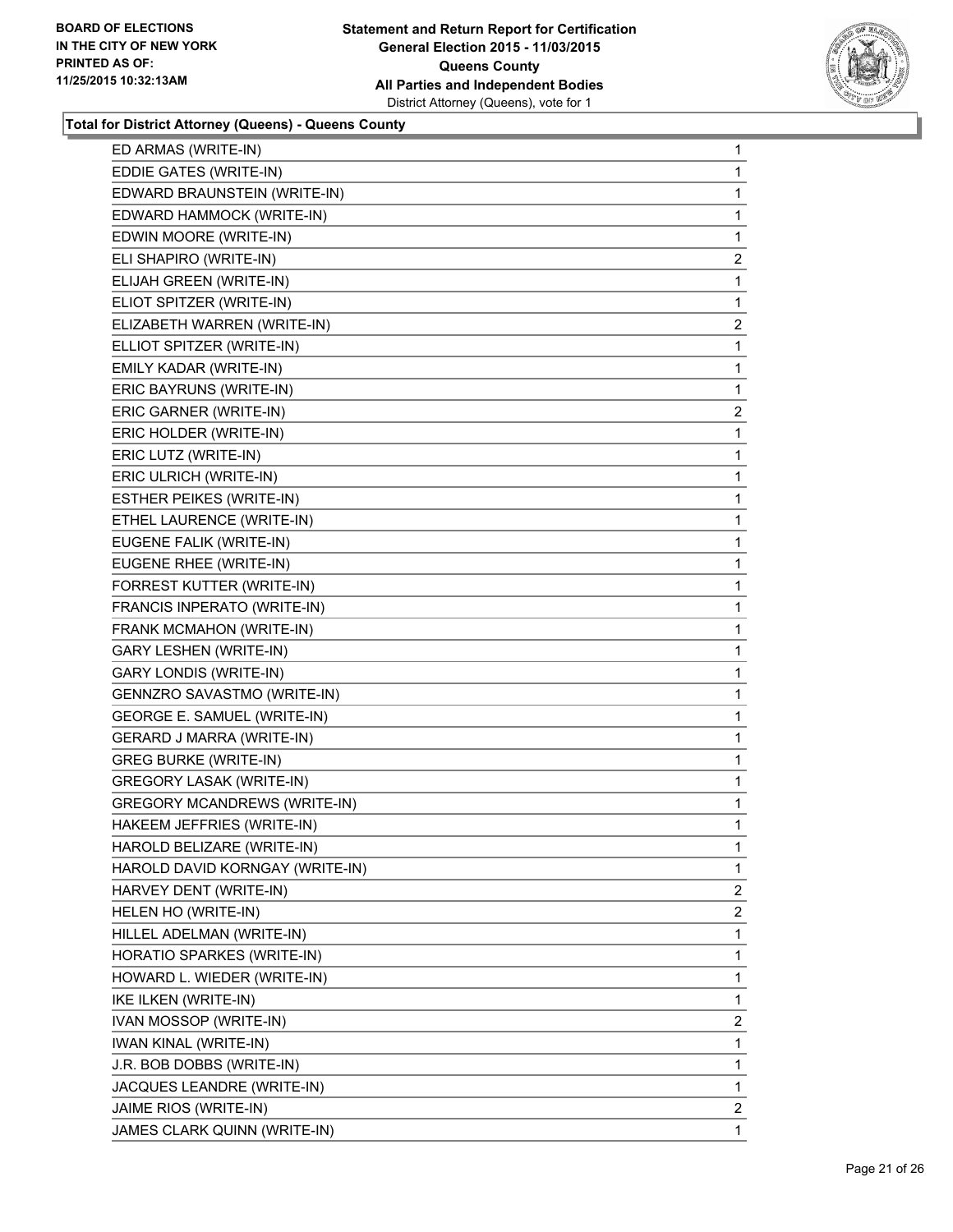

| JAMES E. OBRIEN (WRITE-IN)                 | 1              |
|--------------------------------------------|----------------|
| JAMES HONG (WRITE-IN)                      | 1              |
| JAMES INQUENEZ (WRITE-IN)                  | 1              |
| JAMES KORZEWIEWSKI (WRITE-IN)              | 1              |
| JAMES SANDERS (WRITE-IN)                   | 1              |
| JARRETT ANDREWS (WRITE-IN)                 | 1              |
| JASON ANTON (WRITE-IN)                     | 1              |
| JEAN KIM (WRITE-IN)                        | 1              |
| JENNIFER NARMA (WRITE-IN)                  | 1              |
| JERRY IANNECE (WRITE-IN)                   | 2              |
| JESILE JEREH ESQ (WRITE-IN)                | 1              |
| <b>JESSE ADAM (WRITE-IN)</b>               | 1              |
| JILL STEIN (WRITE-IN)                      | 1              |
| JIMMY LEE (WRITE-IN)                       | 1              |
| JOE FRIDAY (WRITE-IN)                      | 1              |
| JOE SMITH (WRITE-IN)                       | 1              |
| JOEL BLUMENFELD (WRITE-IN)                 | 2              |
| JOEL BLUMENFIELD (WRITE-IN)                | 1              |
| JOEL E MILLER (WRITE-IN)                   | 1              |
| JOEL LANDY (WRITE-IN)                      | 1              |
| JOELLE LURGVIN (WRITE-IN)                  | 1              |
| JOHN A. SCORPE JR. (WRITE-IN)              | 1              |
| JOHN C NAUDUS (WRITE-IN)                   | 1              |
| JOHN CENA (WRITE-IN)                       | 1              |
| JOHN DICKINSON (WRITE-IN)                  | 1              |
| JOHN DOE (WRITE-IN)                        | 1              |
| JOHN M. RYAN (WRITE-IN)                    | $\overline{2}$ |
| JOHN MCGOLDRICK (WRITE-IN)                 | 1              |
| JOHN SCHEWARTZ (WRITE-IN)                  | 1              |
| JOHN W CRONIN (WRITE-IN)                   | 1              |
| JOHN YOUNGER (WRITE-IN)                    | 1              |
| JONATHAN HUI (WRITE-IN)                    | 1              |
| JORGE VEGA (WRITE-IN)                      | 1              |
| JOSEPH AMBROSINI (WRITE-IN)                | 1              |
| JOSEPH GIORDANO (WRITE-IN)                 | 1              |
| JOSEPH MARTHONE (WRITE-IN)                 | 1              |
| JOSEPH PALLADINO (WRITE-IN)                | 1              |
| JOSEPH QUINONES (WRITE-IN)                 | 1              |
| JOSHUA SEAN GALLAGHER (WRITE-IN)           | 1              |
| JUAN - CARLOS RESTRPO RODRIGUEZ (WRITE-IN) | $\overline{a}$ |
| JUAN GONZALES (WRITE-IN)                   | 1              |
| JUDGE JUDY (WRITE-IN)                      | 3              |
| JUDGE MATHIS (WRITE-IN)                    | 1              |
| JUDY PEDRAZA (WRITE-IN)                    | 1              |
| <b>JUSTIN MCNABEY (WRITE-IN)</b>           | 1              |
| KASTRIOT KASTRATI (WRITE-IN)               | 1              |
|                                            |                |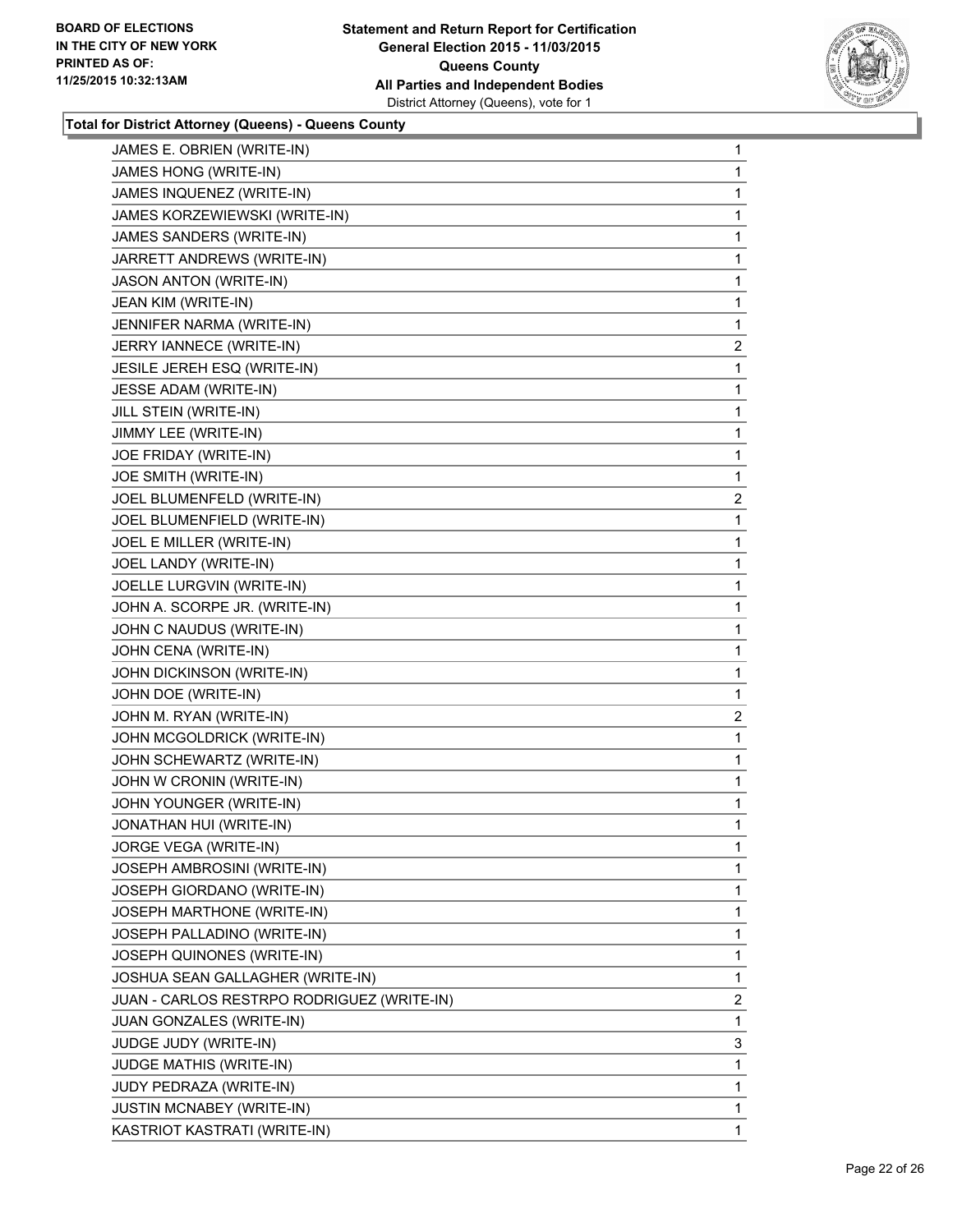

| KATE RICE (WRITE-IN)               | 1              |
|------------------------------------|----------------|
| KEITH FEISENFELD (WRITE-IN)        | 1              |
| KEITH S JAMES (WRITE-IN)           | $\overline{2}$ |
| KENNETH P. THOMPSON (WRITE-IN)     | 1              |
| KENNETH STEIN (WRITE-IN)           | 1              |
| KEVIN H. SATTERFIELD (WRITE-IN)    | 1              |
| KEVIN RILEY (WRITE-IN)             | 1              |
| KIMBERLEY FOGAL (WRITE-IN)         | 1              |
| KLEEN SIMON (WRITE-IN)             | 1              |
| KYLE CAMPBELL (WRITE-IN)           | 1              |
| LEANDRE JOHN (WRITE-IN)            | 1              |
| LEBRON JAMES (WRITE-IN)            | 1              |
| LEE KENNEDY SHAFFER (WRITE-IN)     | 1              |
| LENDRE JOHN (WRITE-IN)             | 1              |
| LEON CAMERON (WRITE-IN)            | 1              |
| LEON KOZOL (WRITE-IN)              | 1              |
| LESLEY LANOIX (WRITE-IN)           | 1              |
| LESLIE KNOPE (WRITE-IN)            | 1              |
| LESLIE LEACH (WRITE-IN)            | 1              |
| LEWIS CHESEBROUGH (WRITE-IN)       | 1              |
| LIZ BUNION AMADEO (WRITE-IN)       | 1              |
| LONNIE BROWN II (WRITE-IN)         | 1              |
| LUCAS DUDA (WRITE-IN)              | 1              |
| MADELINE SINGAS (WRITE-IN)         | 1              |
| MALCOLM SMITH (WRITE-IN)           | 1              |
| MALT HARVEY (WRITE-IN)             | 1              |
| MARC WHINSTON (WRITE-IN)           | 1              |
| MARE CLOUTIER (WRITE-IN)           | 1              |
| MARGARET SMITH (WRITE-IN)          | 1              |
| MARIA KATIJA GRBIC (WRITE-IN)      | 1              |
| MARK A KOVACH (WRITE-IN)           | 1              |
| MARK J. BIBLIS (WRITE-IN)          | 1              |
| MARK WEPRIN (WRITE-IN)             | 1              |
| MARTHA CONSTANZA CHEMAS (WRITE-IN) | 1              |
| MATIAN FAY (WRITE-IN)              | 1              |
| MATTHEW D HUNTER (WRITE-IN)        | 1              |
| MATTHEW L. GRASSO (WRITE-IN)       | 1              |
| MAXINE BRODERICK (WRITE-IN)        | 1              |
| MEAGAN KELLY (WRITE-IN)            | 1              |
| MEGAN K. ZWIEBEL (WRITE-IN)        | 1              |
| MELISSA SKLARZ (WRITE-IN)          | 1              |
| MELVA MILLER (WRITE-IN)            | 1              |
| MICAH KWASNIK (WRITE-IN)           | 1              |
| MICHAEL A O'REILLY (WRITE-IN)      | 3              |
| MICHAEL BLOOMBERG (WRITE-IN)       | $\overline{2}$ |
| MICHAEL CRIAIL (WRITE-IN)          | 1              |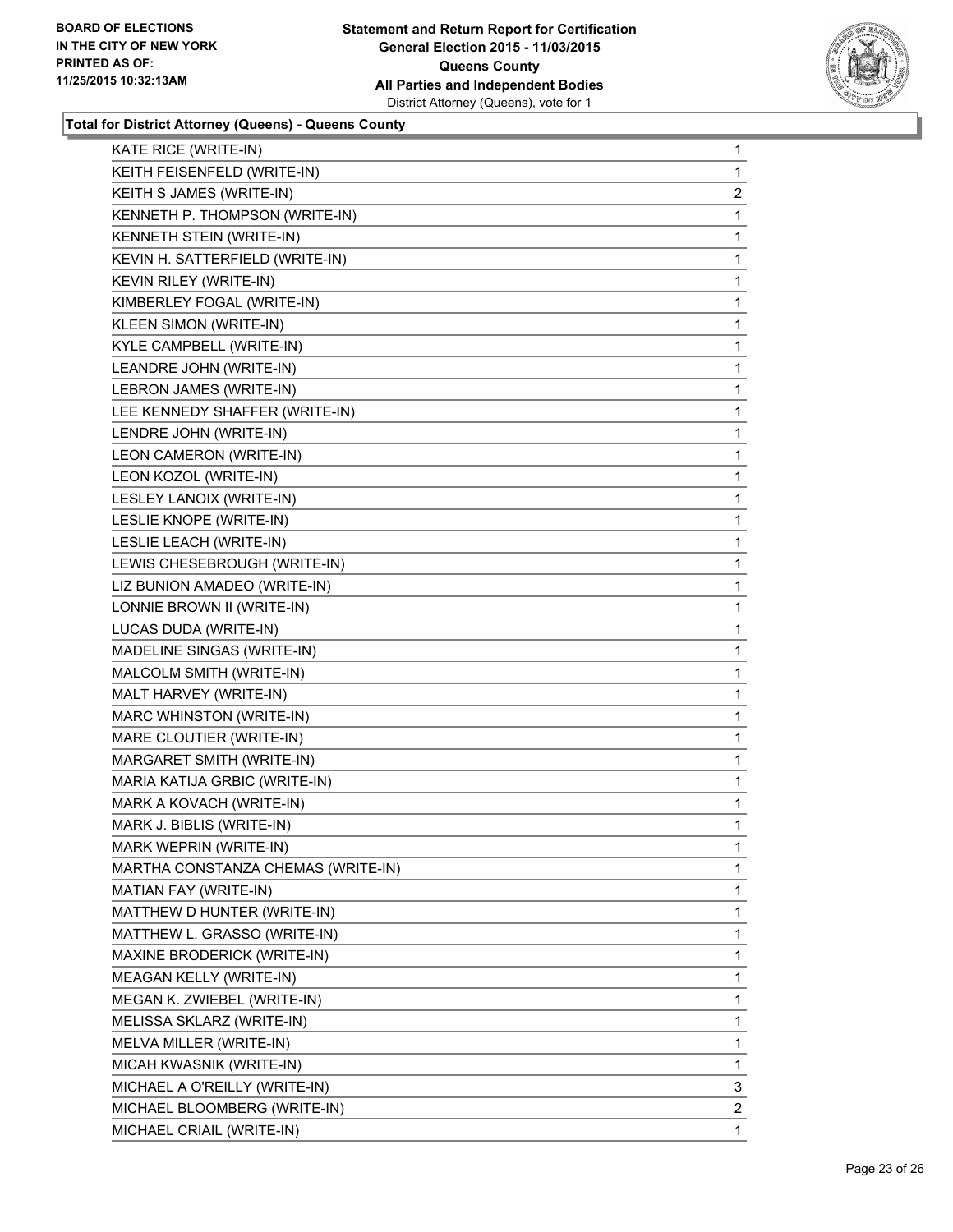

| MICHAEL LUCKMAN (WRITE-IN)           | 1              |
|--------------------------------------|----------------|
| MICHAEL MATT HAN (WRITE-IN)          | 1              |
| MICHAEL PEREZ (WRITE-IN)             | 1              |
| MICHAEL REVENAUGH (WRITE-IN)         | 1              |
| MICHAEL WEINEARIEN (WRITE-IN)        | 1              |
| MICHELLE OBAMA (WRITE-IN)            | 1              |
| MILAN TAYLOR (WRITE-IN)              | 1              |
| MILDRED T. KURZAWA (WRITE-IN)        | 1              |
| MILTON LOPEZ (WRITE-IN)              | 1              |
| MOHAMED ZAMRUDEEN (WRITE-IN)         | 2              |
| MUHAMMED ALLAH (WRITE-IN)            | 1              |
| MUNIR AVERY (WRITE-IN)               | 6              |
| NALIKA SORENA (WRITE-IN)             | 1              |
| NATE TREADWELL (WRITE-IN)            | 1              |
| NELSON E. TIMKAN (WRITE-IN)          | 1              |
| NICHOLAS GIGANTE (WRITE-IN)          | 1              |
| NICHOLAS PETER PHILIPPOV (WRITE-IN)  | 1              |
| NOVA M. FELDER (WRITE-IN)            | $\overline{2}$ |
| PAT MAGIVOIN (WRITE-IN)              | 1              |
| PATRICK CHRISTOPHER LEMBO (WRITE-IN) | 1              |
| PATRICK G. TANSEY (WRITE-IN)         | 1              |
| PATRICK J. WOODS (WRITE-IN)          | 1              |
| PATRICK REILLY (WRITE-IN)            | $\overline{2}$ |
| PAUL D. SOLOMON (WRITE-IN)           | 1              |
| PAUL SALOW (WRITE-IN)                | 2              |
| PERRY MASON (WRITE-IN)               | 1              |
| PETER BEADLE (WRITE-IN)              | 6              |
| PETER F. VALLONE JR. (WRITE-IN)      | 1              |
| PETER FLORIEK (WRITE-IN)             | 1              |
| PETER HOU (WRITE-IN)                 | 1              |
| PETER J DUTTON (WRITE-IN)            | 1              |
| PETER M. HARGROVE (WRITE-IN)         | 1              |
| PETER PARKER (WRITE-IN)              | 1              |
| PETER VALLONE (WRITE-IN)             | 4              |
| PHILIP NEUMANN (WRITE-IN)            | 1              |
| PHILLIP SMALLMAN (WRITE-IN)          | 1              |
| PRET DRAHARMA (WRITE-IN)             | 1              |
| QUEEN MAKKEDA (WRITE-IN)             | 1              |
| RALPH RICHARDSON (WRITE-IN)          | 1              |
| RAY MELILLO (WRITE-IN)               | 1              |
| RAYMOND GEE (WRITE-IN)               | 1              |
| REBECCA D. LYNCH (WRITE-IN)          | 1              |
| RICHARD C. BA-ON (WRITE-IN)          | 1              |
| RICHARD LATIN (WRITE-IN)             | 1              |
| RICHARD OSUNA (WRITE-IN)             | 1              |
| RICHARD PALMA (WRITE-IN)             | 1              |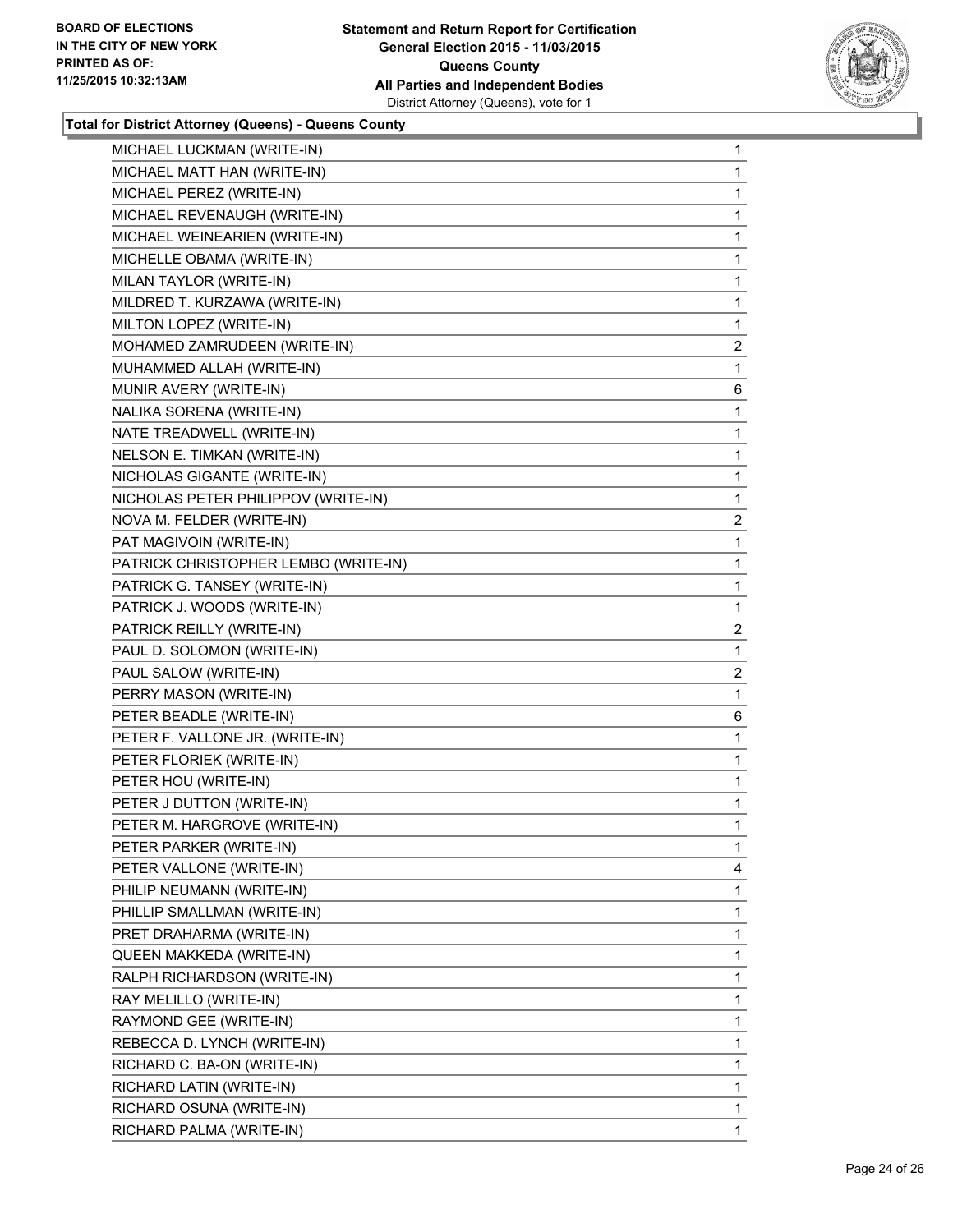

| RICHARD PARENTE (WRITE-IN)                | 1   |
|-------------------------------------------|-----|
| RICHARD PRYOR (WRITE-IN)                  | 1   |
| ROBERT DIPADOVA SR. (WRITE-IN)            | 1   |
| ROBERT KAHLE (WRITE-IN)                   | 1   |
| ROBERT MIRAGLIA (WRITE-IN)                | 1   |
| ROBERT NAPOLES (WRITE-IN)                 | 1   |
| ROBERT PETERS (WRITE-IN)                  | 1   |
| ROMMEL GOOD (WRITE-IN)                    | 1   |
| RON KUBY (WRITE-IN)                       | 1   |
| ROSEANN SCOTTO (WRITE-IN)                 | 1   |
| ROY MOORE (WRITE-IN)                      | 1   |
| <b>RUBEN WILLS (WRITE-IN)</b>             | 1   |
| RUDY GIULIANI (WRITE-IN)                  | 1   |
| RUTH BADER GINSBURG (WRITE-IN)            | 1   |
| SAL PUCCIO (WRITE-IN)                     | 1   |
| SAMI NAIM (WRITE-IN)                      | 1   |
| SARA PACHT (WRITE-IN)                     | 1   |
| SEAN MCNICHOLOS (WRITE-IN)                | 1   |
| SHARONA BAR NATAN (WRITE-IN)              | 1   |
| SHIRLEY HUNTLEY (WRITE-IN)                | 1   |
| SHIRLEY LIMONGI (WRITE-IN)                | 1   |
| STEPHAN DYAN (WRITE-IN)                   | 1   |
| STEPHEN HAWKING (WRITE-IN)                | 1   |
| STEPHEN ROSENBLOOM (WRITE-IN)             | 1   |
| STEVE VACCARO (WRITE-IN)                  | 1   |
| SUZANNE MELENDEZ (WRITE-IN)               | 1   |
| SZE CHUEN (WRITE-IN)                      | 1   |
| TAMEEK WILLIAMS (WRITE-IN)                | 1   |
| TED TRAVER (WRITE-IN)                     | 1   |
| TEJSNIES BAINS (WRITE-IN)                 | 1   |
| TERRY MCLOUGHLIN (WRITE-IN)               | 1   |
| THEODORE STAMOS (WRITE-IN)                | 1   |
| THOMAS FARIELLO (WRITE-IN)                | 1   |
| THOMAS J HILLGARDNER (WRITE-IN)           | 1   |
| THOMAS WNTZ JR (WRITE-IN)                 | 1   |
| TIMOTHY ROUNDTREE (WRITE-IN)              | 2   |
| TOM DOWD (WRITE-IN)                       | 1   |
| TOM GREEN (WRITE-IN)                      | 1   |
| TOM ROSSI (WRITE-IN)                      | 1   |
| TONY AVELLA (WRITE-IN)                    | 2   |
| TYLER OCON (WRITE-IN)                     | 1   |
| UNATTRIBUTABLE WRITE-IN (WRITE-IN)        | 116 |
| UNCOUNTED WRITE-IN PER STATUTE (WRITE-IN) | 12  |
| VERONICA ESCOBAR (WRITE-IN)               | 1   |
| WALTER IWACHIW (WRITE-IN)                 | 1   |
| <b>WESLEY BEAMON (WRITE-IN)</b>           | 2   |